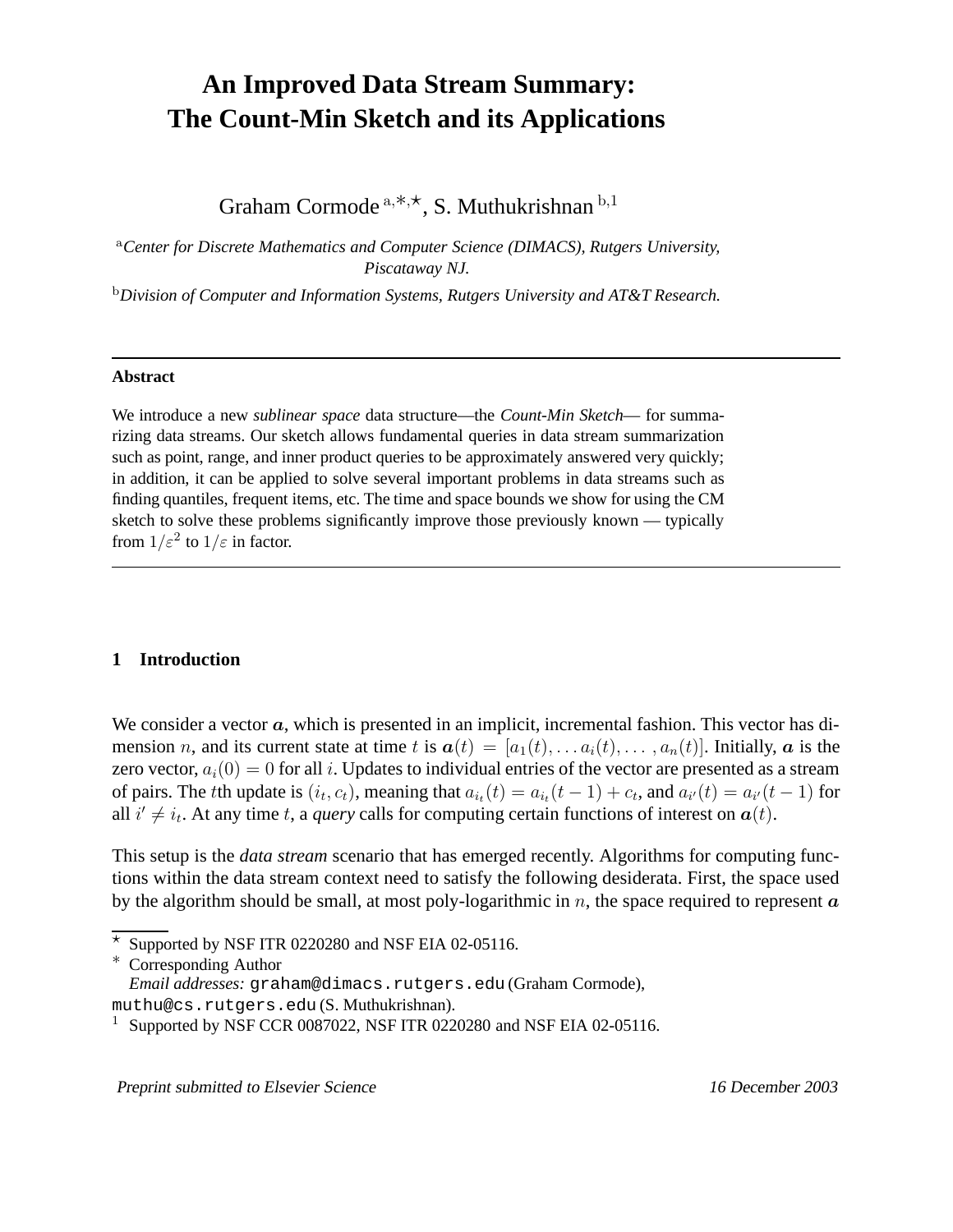explicitly. Since the space is sublinear in data and input size, the data structures used by the algorithms to represent the input data stream is merely a summary—aka a *sketch* or synopsis [17])—of it; because of this compression, almost no function that one needs to compute on  $\alpha$  can be done precisely, so some approximation is provably needed. Second, processing an update should be fast and simple; likewise, answering queries of a given type should be fast and have usable accuracy guarantees. Typically, accuracy guarantees will be made in terms of a pair of user specified parameters, ε and δ, meaning that the error in answering a query is within a factor of ε with probability δ. The space and update time will consequently depend on  $\varepsilon$  and  $\delta$ ; our goal will be limit this dependence as much as is possible.

Many applications that deal with massive data, such as Internet traffic analysis and monitoring contents of massive databases, motivate this one-pass data stream setup. There has been a frenzy of activity recently in the Algorithm, Database and Networking communities on such data stream problems, with multiple surveys, tutorials, workshops and research papers. See [12,3,28] for detailed description of the motivations driving this area.

In recent years, several different sketches have been proposed in the data stream context that allow a number of simple aggregation functions to be approximated. Quantities for which efficient sketches have been designed include the  $L_1$  and  $L_2$  norms of vectors [2,14,23], the number of distinct items in a sequence (ie number of non-zero entries in  $a(t)$ ) [15,18,6], join and self-join sizes of relations (representable as inner-products of vectors  $a(t)$ ,  $b(t)$ ) [2,1], item and range sum queries [20,5]. These sketches are of interest not simply because they can be used to directly approximate quantities of interest, but also because they have been used considerably as "black box" devices in order to compute more sophisticated aggregates and complex quantities: quantiles [21], wavelets[20], histograms[29,19], database aggregates and multi-way join sizes[10], etc. Sketches thus far designed are typically linear functions of their input, and can be represented as projections of an underlying vector representing the data with certain randomly chosen projection matrices. This means that it is easy to compute certain functions on data that is distributed over sites, by casting them as computations on their sketches. So, they are suited for distributed applications too.

While sketches have proved powerful, they have the following drawbacks.

- Although sketches use small space, the space used typically has a  $\Omega(1/\varepsilon^2)$  multiplicative factor. This is discouraging because  $\varepsilon = 0.1$  or 0.01 is quite reasonable and already, this factor proves expensive in space, and consequently, often, in per-update processing and function computation times as well.
- Many sketch constructions require time linear in the size of the sketch to process each update to the underlying data [2,21]. Sketches are typically a few kilobytes up to a megabyte or so, and processing this much data for every update severely limits the update speed.
- Sketches are typically constructed using hash functions with strong independence guarantees, such as  $p$ -wise independence [2], which can be complicated to evaluate, particularly for a hardware implementation. One of the fundamental questions is to what extent such sophisticated independence properties are needed.
- Many sketches described in the literature are good for one single, pre-specified aggregate computation. Given that in data stream applications one typically monitors multiple aggregates on the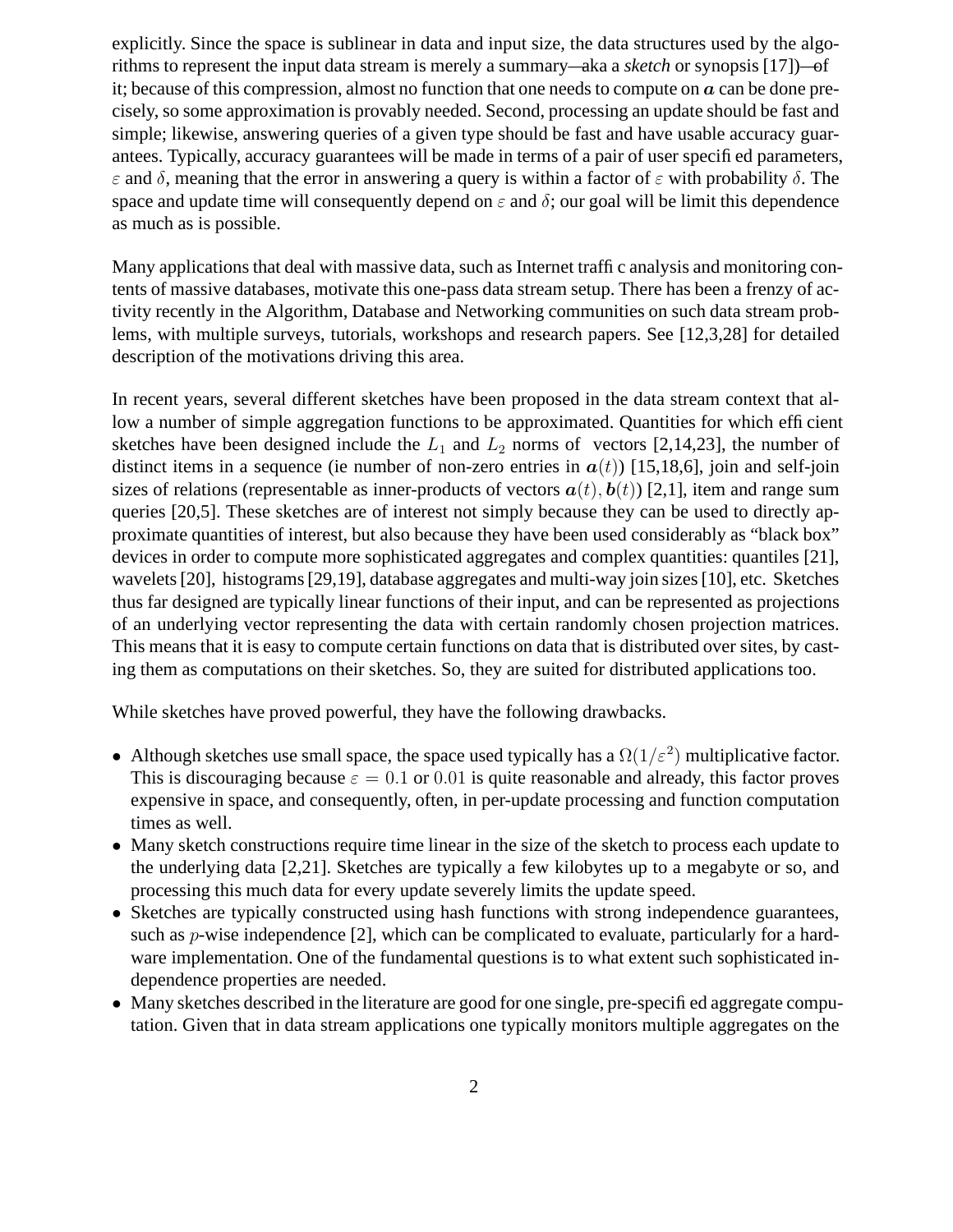same stream, this calls for using many different types of sketches, which is a prohibitive overhead.

• Known analyses of sketches hide large multiplicative constants inside big-Oh notation.

Given that the area of data streams is being motivated by extremely high performance monitoring applications—eg., see [12] for response time requirements for data stream algorithms that monitor IP packet streams—these drawbacks ultimately limit the use of many known data stream algorithms within suitable applications.

We will address all these issues by proposing a new sketch construction, which we call the *Count-Min*, or CM, sketch. This sketch has the advantages that: (1) space used is proportional to  $1/\varepsilon$ ; (2) the update time is significantly sublinear in the size of the sketch;  $(3)$  it requires only pairwise independent hash functions that are simple to construct; (4) this sketch can be used for several different queries and multiple applications; and (5) all the constants are made explicit and are small. Thus, for the applications we discuss, our constructions strictly improve the space bounds of previous results from  $1/\varepsilon^2$  to  $1/\varepsilon$  and the time bounds from  $1/\varepsilon^2$  to 1, which is significant.

Recently, a  $\Omega(1/\varepsilon^2)$  space lower bound was shown for a number of data stream problems: approximating frequency moments  $F_k(t) = \sum_k (a_i(t))^k$ , estimating the number of distinct items, and computing the Hamming distance between two strings  $[30]$ . <sup>2</sup> It is an interesting contrast that for a number of similar seeming problems (finding Heavy Hitters and Quantiles in the most general data stream model) we are able to give an  $O(\frac{1}{\epsilon})$  $\frac{1}{\varepsilon}$ ) upper bound. Conceptually, CM Sketch also represents progress since it shows that pairwise independent hash functions suffice for many of the fundamental data stream applications. From a technical point of view, CM Sketch and its analyses are quite simple. We believe that this approach moves some of the fundamental data stream algorithms from the theoretical realm to the practical.

Our results have some technical nuances:

- The accuracy estimates for individual queries depend on the  $L_1$  norm of  $a(t)$  in contrast to the previous works that depend on the  $L_2$  norm. This is a consequence of working with simple counts. The resulting estimates are often not as tight on individual queries since  $L_2$  norm is never greater than the  $L_1$  norm. But nevertheless, our estimates for individual queries suffice to give improved bounds for the applications here where it is desired to state results in terms of  $L_1$ .
- Most prior sketch constructions relied on embedding into small dimensions to estimate norms. For example, [2] relies on embedding inspired by the Johnson-Lindenstrauss lemma [24] for estimating  $L_2$  norms. But accurate estimation of the  $L_2$  norm of a stream requires  $\Omega(\frac{1}{\varepsilon^2})$  space [30]. Currently, all data stream algorithms that rely on such methods that estimate  $L_p$  norms use  $\Omega(1/\varepsilon^2)$ space. One of the observations that underlie our work is while embedding into small space is needed for small space algorithms, it is not necessary that the methods accurately estimate  $L_2$  or in fact any  $L_p$  norm, for most queries and applications in data streams. Our CM Sketch does not help estimate  $L_2$  norm of the input, however, it accurately estimates the queries that are needed,

 $\overline{2}$  This bound has virtually been met for Distinct Items by results in [4], where clever use of hashing improves previous bounds of  $O(\frac{\log n}{\epsilon^2})$  $\frac{\log n}{\varepsilon^2}\log\frac{1}{\delta}$ ) to  $\tilde{O}((\frac{1}{\varepsilon^2} + \log n)\log\frac{1}{\delta}).$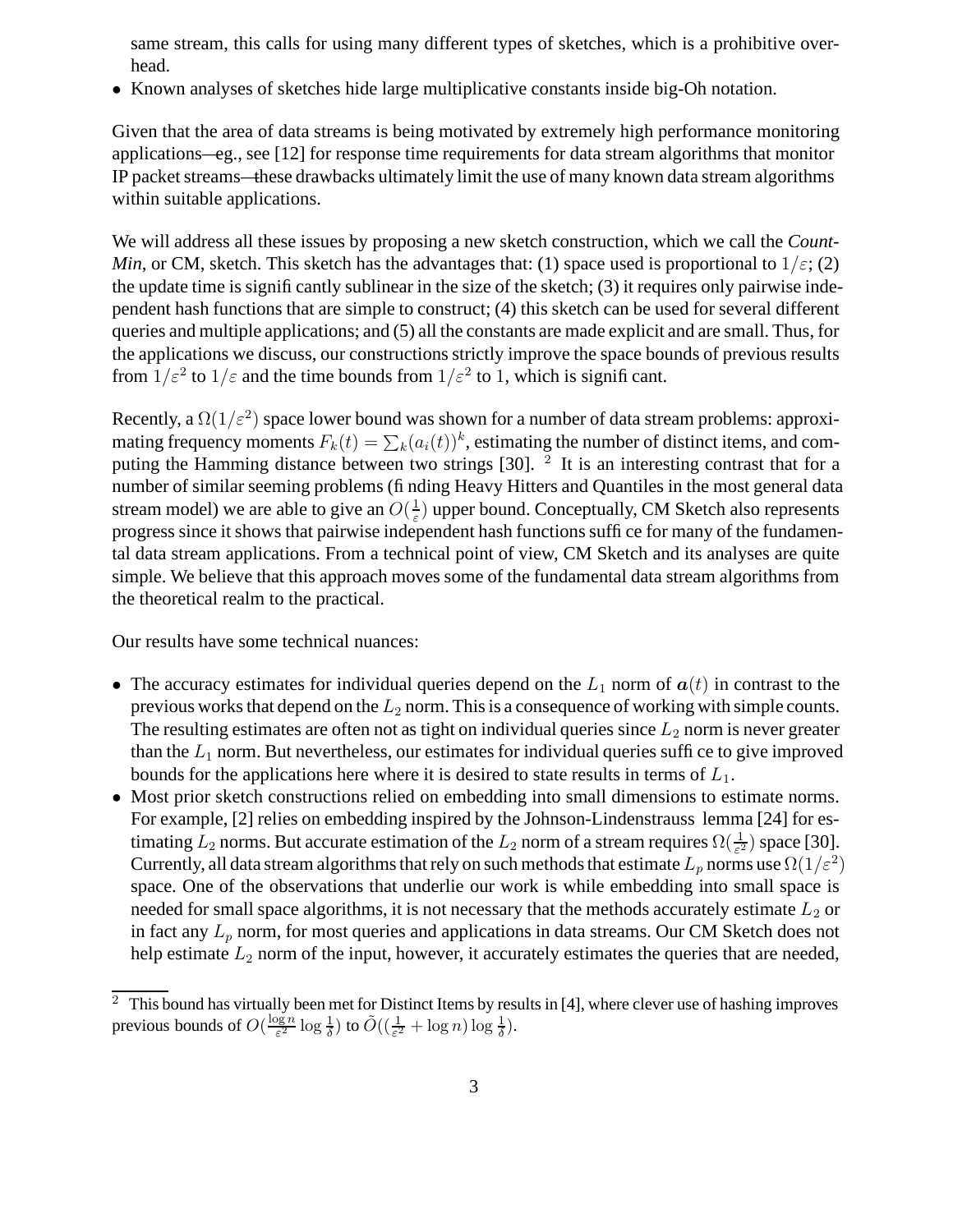which suffices for our data stream applications.

• Most data stream algorithm analyses thus far have followed the outline from [2] where one uses Chebyshev and Chernoff bounds in succession to boost probability of success as well as the accuracy. This process contributes to the complexity bounds. Our analysis is simpler, relying only on the Markov inequality. Perhaps surprisingly, in this way we get tighter, cleaner bounds.

The remainder of this paper is as follows: in Section 2 we discuss the queries of our interest. We describe our Count-Min sketch construction and how it answers queries of interest in Sections 3 and 4 respectively, and apply it to a number of problems to improve the best known complexity in Section 5. In each case, we state our bounds and directly compare it with the best known previous results.

All previously known sketches have many similarities. Our CM Sketch lies in the same framework, and finds inspiration from these previous sketches. Section 6 compares our results to past work, and shows how all relevant sketches can be compared in terms of a small number of parameters. This should prove useful to readers in contrasting the vast number of results that have emerged recently in this area. Conclusions are in Section 7.

# **2 Preliminaries**

We consider a vector  $a$ , which is presented in an implicit, incremental fashion. This vector has dimension n, and its current state at time t is  $a(t) = [a_1(t), \ldots a_i(t), \ldots a_n(t)]$ . For convenience, we shall usually drop t and refer only to the current state of the vector. Initially,  $\alpha$  is the zero vector, 0, so  $a_i(0)$  is 0 for all i. Updates to individual entries of the vector are presented as a stream of pairs. The *t*th update is  $(i_t, c_t)$ , meaning that

$$
a_{i_t}(t) = a_{i_t}(t-1) + c_t
$$
  

$$
a_{i'}(t) = a_{i'}(t-1) \qquad i' \neq i_t
$$

In some cases,  $c<sub>t</sub>$ s will be strictly positive, meaning that entries only increase; in other cases,  $c<sub>t</sub>$ s are allowed to be negative also. The former is known asthe *cash register* case and the latter the *turnstile* case [28]. There are two important variations of the turnstile case to consider: whether  $a_i$ s may become negative, or whether the application generating the updates guarantees that this will never be the case. We refer to the first of these asthe *general* case, and the second asthe *non-negative* case. Many applications that use sketches to compute queries of interest—such as monitoring database contents, analyzing IP traffic seen in a network link—guarantee that counts will never be negative. However, the general case occurs in important scenarios too, for example in distributed settings where one considers the subtraction of one vector from another, say.

At any time t, a *query* calls for computing certain functions of interest on  $a(t)$ . We focus on approximating answers to three types of query based on vectors  $\boldsymbol{a}$  and  $\boldsymbol{b}$ .

• A *point query*, denoted  $Q(i)$ , is to return an approximation of  $a_i$ .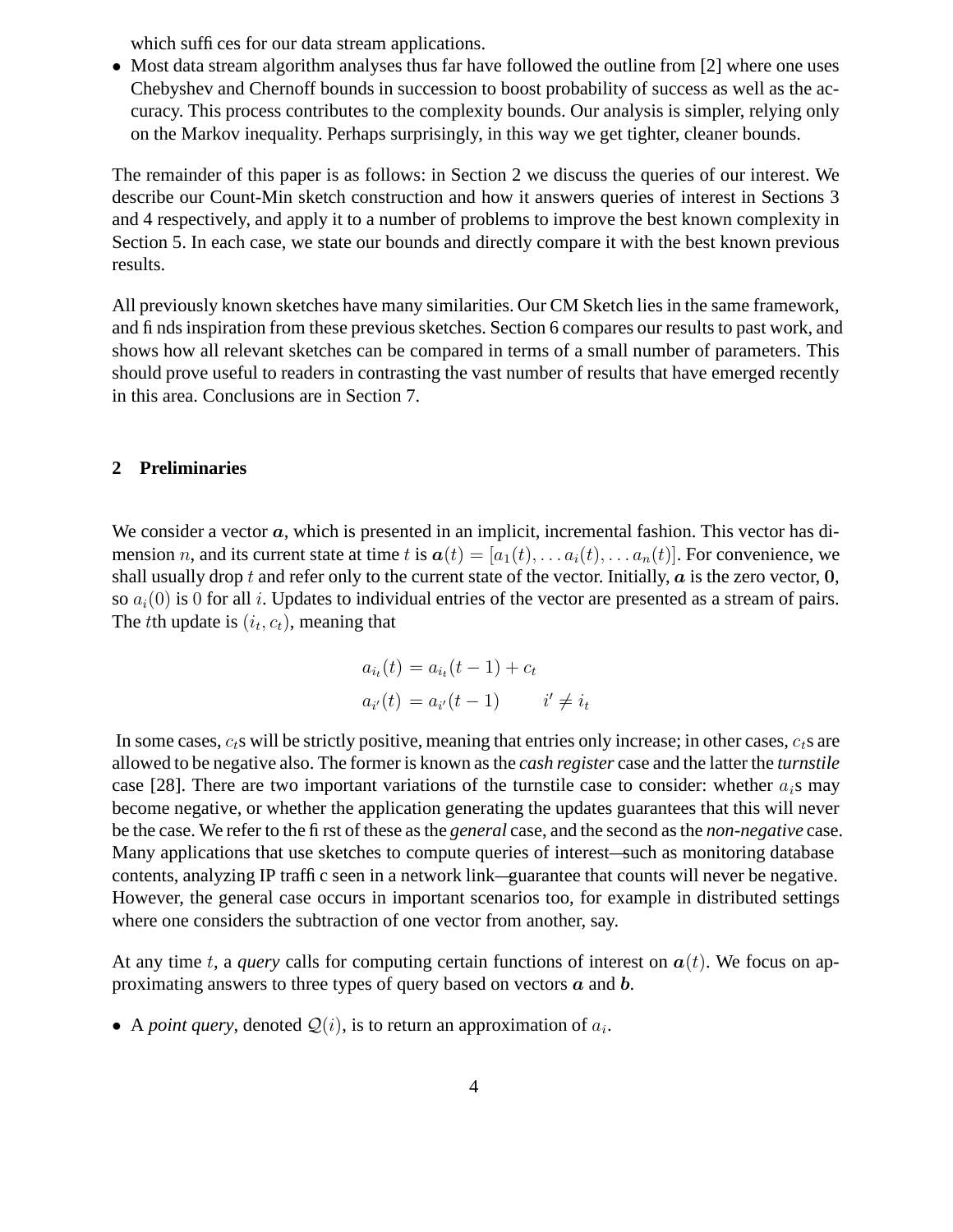- A *range query*  $Q(l, r)$  is to return an approximation of  $\sum_{i=l}^{r} a_i$ .
- An *inner product query*, denoted  $\mathcal{Q}(a, b)$  is to approximate  $a \odot b = \sum_{i=1}^n a_i b_i$ .

These queries are related: a range query is a sum of point queries; both point and range queries are specific inner product queries. However, in terms of approximations to these queries, results will vary. These are the queries that are fundamental to many applications in data stream algorithms, and have been extensively studied. In addition, they are of interest in non-data stream context. For example, in databases, the point and range queries are of interest in summarizing the data distribution approximately; and inner-product queries allow approximation of join size of relations. Fuller discussion of these aspects can be found in [16,28].

We will also study use of these queries to compute more complex functions on data streams. As examples, we will focus on the two following problems. Recall that  $||\mathbf{a}||_1 = \sum_{i=1}^n |a_i(t)|$ ; more generally,  $||a||_p = (\sum_{i=1}^n |a_i(t)|^p)^{1/p}$ .

- ( $\phi$ -*Quantiles*) The  $\phi$ -quantiles of the cardinality  $||\boldsymbol{a}||_1$  multiset of (integer) values each in the range  $1 \dots n$  consist of those items with rank  $k\phi ||\mathbf{a}||_1$  for  $k = 0 \dots 1/\phi$  after sorting the values. Approximation comes by accepting any integer that is between the item with rank  $(k\phi - \varepsilon)||\mathbf{a}||_1$ and the one with rank  $(k\phi + \varepsilon)||\mathbf{a}||_1$  for some specified  $\varepsilon < \phi$ .
- (*Heavy Hitters*) The  $\phi$ -heavy hitters of a multiset of  $||\mathbf{a}||_1$  (integer) values each in the range 1... *n*, consist of those items whose multiplicity exceeds the fraction  $\phi$  of the total cardinality, i.e.,  $a_i \geq \phi ||\mathbf{a}||_1$ . There can be between 0 and  $\frac{1}{\phi}$  heavy hitters in any given sequence of items. Approximation comes by accepting any i such that  $a_i \geq (\phi - \epsilon) ||a||_1$  for some specified  $\varepsilon < \phi$ .

We will assume the RAM model, where each machine word can store integers up to  $\max\{|a||_1, n\}$ . Standard word operationstake constant time and so we countspace in terms of number of words and we count time in terms of the number of word operations. So, if one estimates our space and time bounds in terms of number of *bits* instead, a multiplicative factor  $\log \max\{||\mathbf{a}||_1, n\}$  is needed. Our goal is to solve the queries and the problems above using a sketch data structure, that is using space and time significantly sublinear—polylogarithmic—in input size n and  $||a||_1$ . All our algorithms will be approximate and probabilistic; they need two parameters,  $\varepsilon$  and  $\delta$ , meaning that the error in answering a query is within a factor of  $\varepsilon$  with probability  $\delta$ . Both these parameters will affect the space and time needed by our solutions. Each of these queries and problems has a rich history of work in the data stream area. We refer the readers to surveys [28,3], tutorials [16], as well as the general literature.

#### **3 Count-Min Sketches**

We now introduce our data structure, the Count-Min, or CM, sketch. It is named after the two basic operations used to answer point queries, counting first and computing the minimum next. We use  $e$ to denote the base of the natural logarithm function, ln.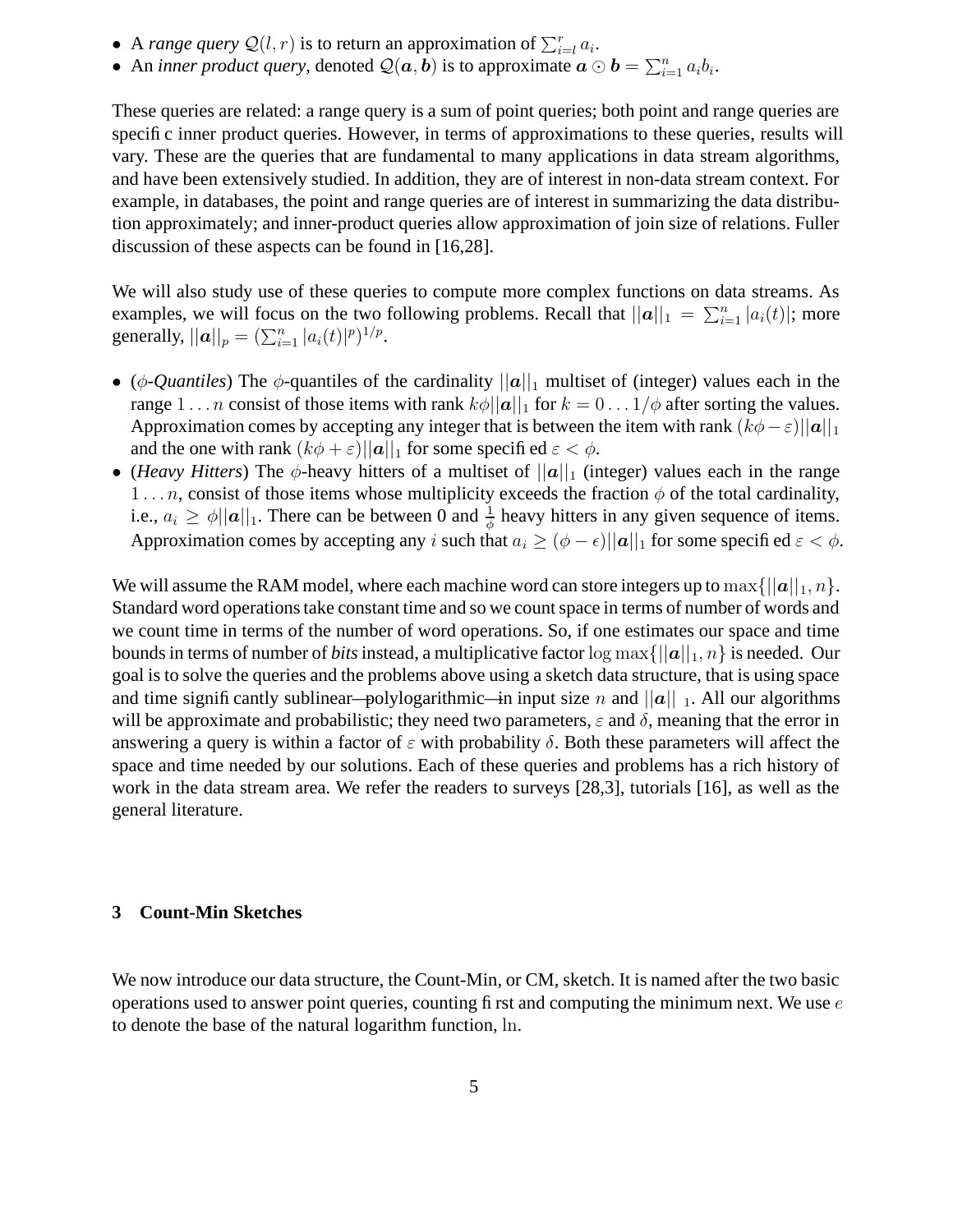

Fig. 1. Each item i is mapped to one cell in each row of the array of counts: when an update of  $c_t$  to item  $i_t$ arrives,  $c_t$  is added to each of these cells

**Data Structure.** A *Count-Min (CM) sketch* with parameters  $(\varepsilon, \delta)$  is represented by a two-dimensional array counts with width w and depth d:  $count[1, 1] \dots count[d, w]$ . Given parameters  $(\varepsilon, \delta)$ , set  $w = \lceil \frac{e}{\varepsilon} \rceil$  $\frac{e}{\varepsilon}$  and  $d = \lceil \ln \frac{1}{\delta} \rceil$ . Each entry of the array is initially zero. Additionally, d hash functions

$$
h_1 \dots h_d : \{1 \dots n\} \to \{1 \dots w\}
$$

are chosen uniformly at random from a pairwise-independent family.

**Update Procedure.** When an update  $(i_t, c_t)$  arrives, meaning that item  $a_{i_t}$  is updated by a quantity of  $c_t$ , then  $c_t$  is added to one count in each row; the counter is determined by  $h_j$ . Formally, set  $\forall 1 \leq$  $j \leq d$ 

$$
count[j, h_j(i_t)] \leftarrow count[j, h_j(i_t)] + c_t
$$

This procedure is illustrated in Figure 1.

The space used by Count-Min sketches is the array of  $wd$  counts, which takes  $wd$  words, and d hash functions, each of which can be stored using 2 words when using the pairwise functions described in [27].

# **4 Approximate Query Answering Using CM Sketches**

For each of the three queries introduced in Section 2: Point, Range, and Inner Product queries, we show how they can be answered using Count-Min sketches.

#### *4.1 Point Query*

We first show the analysis for point queries for the non-negative case.

**Estimation Procedure.** The answer to  $Q(i)$  is given by  $\hat{a}_i = \min_i count[j, h_i(i)]$ .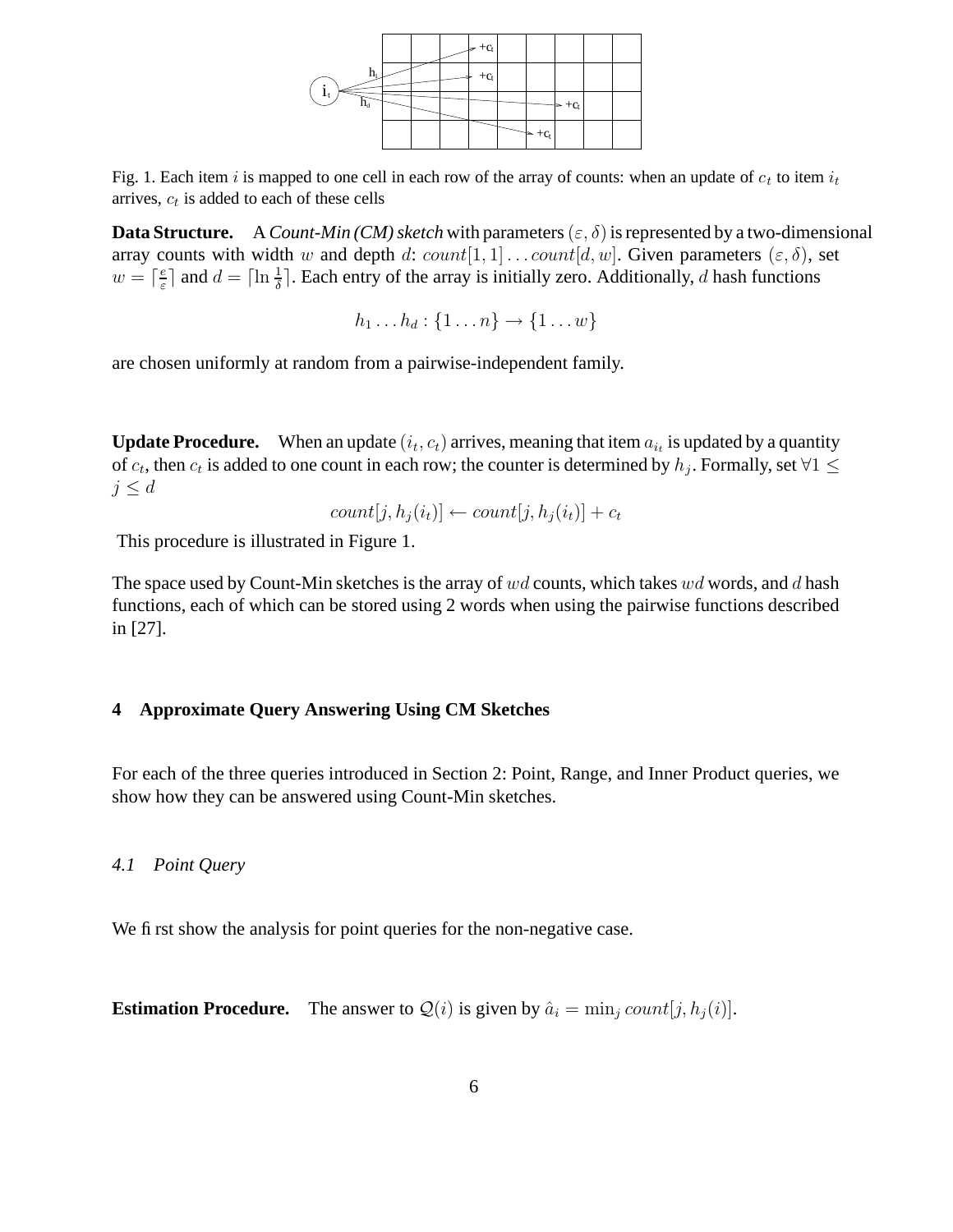**Theorem 1** *The estimate*  $\hat{a}_i$  *has the following guarantees:*  $a_i \leq \hat{a}_i$ *; and, with probability at least*  $1 - \delta$ ,

$$
\hat{a}_i \leq a_i + \varepsilon ||\mathbf{a}||_1.
$$

**PROOF.** We introduce indicator variables  $I_{i,j,k}$ , which are 1 if  $(i \neq k) \wedge (h_i(i) = h_i(k))$ , and 0 otherwise. By pairwise independence of the hash functions, then

$$
\mathsf{E}(I_{i,j,k}) = \Pr[h_j(i) = h_j(k)] \le 1/\operatorname{range}(h_j) = \frac{\varepsilon}{e}.
$$

Define the variable  $X_{i,j}$  (random over the choices of  $h_i$ ) to be  $X_{i,j} = \sum_{k=1}^n I_{i,j,k} a_k$ . Since all  $a_i$ are non-negative in this case,  $X_{i,j}$  is a non-negative variable. By construction,  $count[j, h_j(i)] =$  $a_i + X_{i,j}$ . So, clearly,  $\min count[j,h_j(i)] \ge a_i$ . For the other direction, observe that

$$
\mathsf{E}(X_{i,j}) = \mathsf{E}\left(\sum_{k=1}^n I_{i,j,k} a_k\right) \leq \sum_{k=1}^n a_k \mathsf{E}(I_{i,j,k}) \leq \frac{\varepsilon}{e} ||\mathbf{a}||_1
$$

by pairwise independence of  $h_j$ , and linearity of expectation. By the Markov inequality,

$$
Pr[\hat{a}_i > a_i + \varepsilon ||a||_1] = Pr[\forall_j. \ count[j, h_j(i)] > a_i + \varepsilon ||a||_1]
$$
  
= 
$$
Pr[\forall_j. a_i + X_{i,j} > a_i + \varepsilon ||a||_1]
$$
  
= 
$$
Pr[\forall_j. X_{i,j} > eE(X_{i,j})] < e^{-d} \le \delta
$$

The time to produce the estimate is  $O(\ln \frac{1}{\delta})$  since finding the minimum count can be done in linear time; the same time bound holds for updates. The constant  $e$  is used here to minimize the space used: more generally, we can set  $w = \epsilon/b$  and  $d = \log_b \frac{1}{\delta}$  $\frac{1}{\delta}$  for any  $b > 1$  to get the same accuracy guarantee. Choosing  $b = e$  minimizes the space used, since this solves  $\frac{d(wd)}{db} = 0$ , giving a cost of  $(2 + \frac{e}{\epsilon})$  $\frac{e}{\varepsilon}$ ) ln  $\frac{1}{\delta}$  words. For implementations, it may be preferable to use other (integer) values of b for simpler computations or faster updates. Note that for values of  $a_i$  that are large relative to  $||a||_1$ , the bound in terms of  $\varepsilon||a||_1$  can be translated into a relative error in terms of  $a_i$ . This has implications for certain applications which rely on retrieving large values, such as large wavelet or Fourier co-efficients.

The best known previous result using sketches was in [5]: there sketches were used to approximate point queries. Results were stated in terms of the frequencies of individual items. For arbitrary distributions, the space used is  $O(\frac{1}{\epsilon^2})$  $\frac{1}{\epsilon^2} \log \frac{1}{\delta}$ , and the dependency on  $\epsilon$  is  $\frac{1}{\epsilon^2}$  in every case considered. A significant difference between CM sketches and previous work comes in the analysis:

• All prior analyses of sketch structures compute the variance of their estimators in order to apply the Chebyshev inequality, which brings the dependency on  $\varepsilon^2$ . Directly applying the Markov inequality yields a more direct analysis which depends only on  $\varepsilon$ . Practitioners may have discovered that less than  $O(\frac{1}{\epsilon^2})$  $\frac{1}{\epsilon^2}$ ) space is needed in practice: here, we give proof of why this is so and the tighter bound.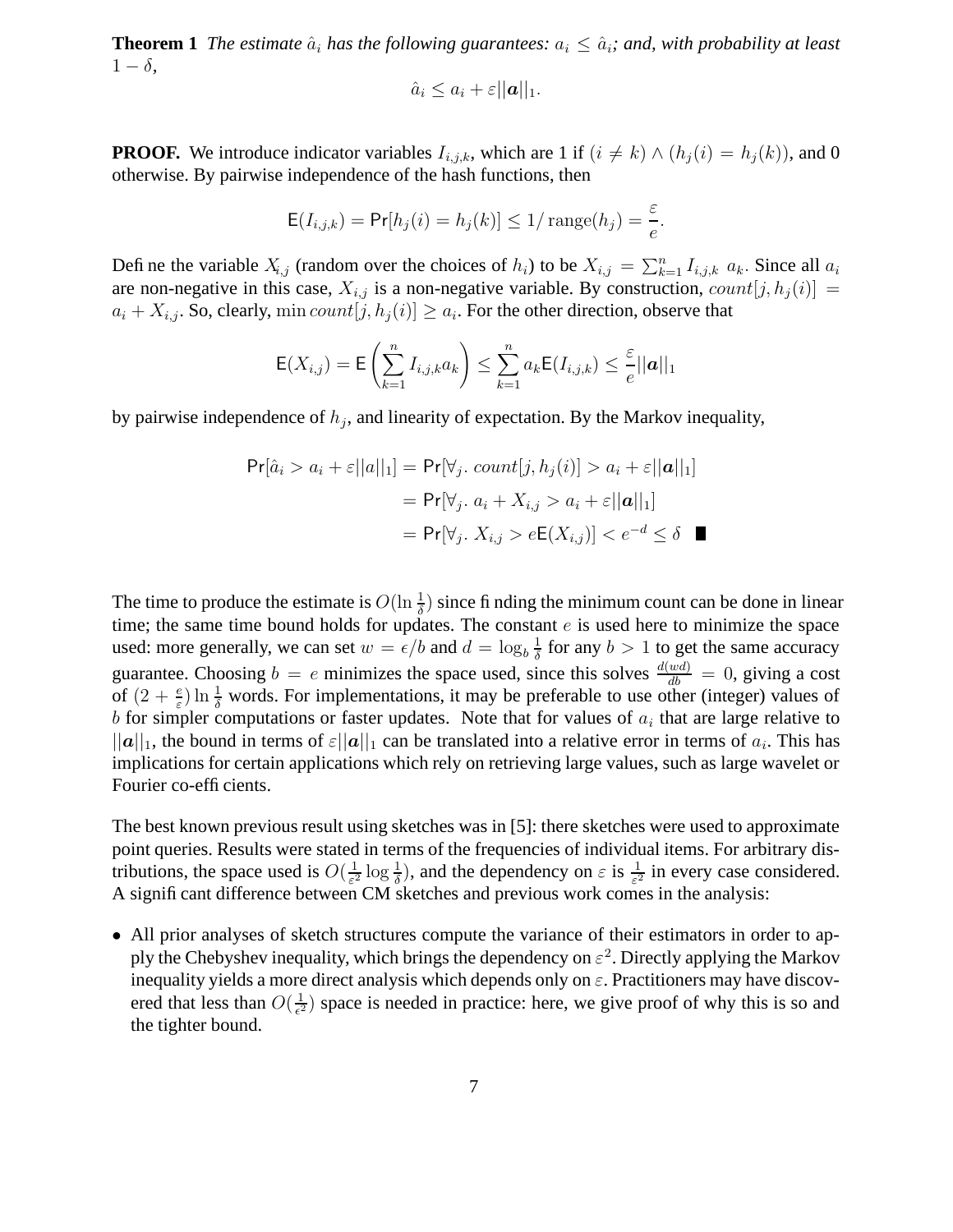- Because only positive quantities are added to the counters then it is possible to take the minimum instead of the median for the estimate. This allows a simple calculation of the failure probability, without recourse to Chernoff bounds. This significantly improves the constants involved: in [5] for example, the constant factors within the big-Oh notation is at least 256; here, the constant factor is less than 3.
- The error bound here is one-sided, as opposed to all previous constructions which gave two-sided errors. This brings benefits for many applications which use sketches.

In Section 6 we show how all existing sketch constructions can be viewed as variations of a common procedure. This emphasizes the importance of our attempt to find the simplest sketch construction which has the best guarantees and smallest constants. A similar result holds when entries of the implicit vector  $\alpha$  may be negative, which is the general case.

**Estimation Procedure.** This time  $Q(i)$  is answered with  $\hat{a}_i$  = median<sub>j</sub> count  $[j, h_j(i)]$ .

**Theorem 2** *With probability*  $1 - \delta^{1/4}$ *,* 

$$
a_i - 3\varepsilon ||\mathbf{a}||_1 \leq \hat{a}_i \leq a_i + 3\varepsilon ||\mathbf{a}||_1.
$$

**PROOF.** Observe that  $E(|count[j, h_j(i)] - a_i|) \leq \frac{\varepsilon}{e}$  $\frac{\varepsilon}{e} ||\boldsymbol{a}||_1$ , and so the probability that any count is off by more than  $3\varepsilon ||\mathbf{a}||_1$  is less than  $\frac{1}{8}$ . Applying Chernoff bounds tells us that the probability of the median of  $\ln \frac{1}{\delta}$  copies of this procedure being wrong is less than  $\delta^{1/4}$ . Ш

The time to produce the estimate is  $O(\ln \frac{1}{\delta})$  and the space used is  $(2 + \frac{e}{\varepsilon})$  $\frac{e}{\varepsilon}$ ) ln  $\frac{1}{\delta}$  words. The best prior result for this problem was the method of [5]. Again, the dependence on  $\varepsilon$  here is improved from  $1/\varepsilon^2$  to  $1/\varepsilon$ . By avoiding analyzing the variance of the estimator, again the analysis is simplified, and the constants are significantly smaller than in previous works.

#### *4.2 Inner Product Query*

**Estimation Procedure.** Set  $(\widehat{a \odot b})_j = \sum_{k=1}^w count_{\widehat{a}}[j,k] * count_{\widehat{b}}[j,k]$ . Our estimation of  $\mathcal{Q}(\mathbf{a},\mathbf{b})$ for non-negative vectors  $\boldsymbol{a}$  and  $\boldsymbol{b}$  is  $\boldsymbol{a} \odot \boldsymbol{b} = \min_j (\boldsymbol{a} \odot \boldsymbol{b})_j$ .

**Theorem 3**  $a \odot b \le a \odot b$  *and, with probability*  $1 - \delta$ ,  $a \odot b \le a \odot b + \varepsilon ||a||_1 ||b||_1$ .

**PROOF.** 
$$
(\widehat{\boldsymbol{a} \odot \boldsymbol{b}})_j = \sum_{i=1}^n a_i b_i + \sum_{p \neq q, h_j(p) = h_j(q)} a_p b_q
$$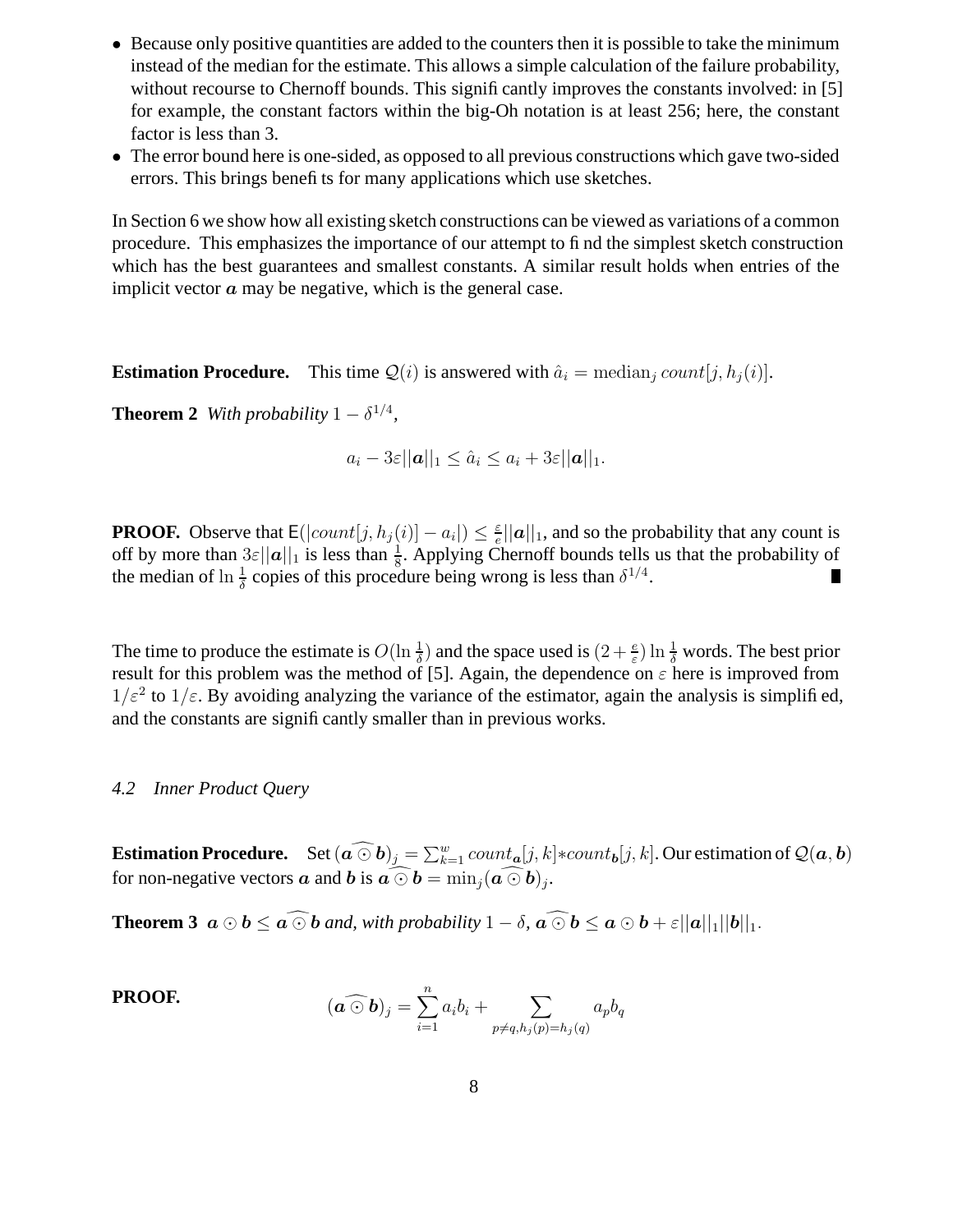Clearly,  $\mathbf{a} \odot \mathbf{b} \leq \widehat{\mathbf{a} \odot \mathbf{b}}_j$  for non-negative vectors. By pairwise independence of h,

$$
\mathsf{E}(\widehat{\boldsymbol{a}\odot\boldsymbol{b}}_j-\boldsymbol{a}\odot\boldsymbol{b})=\sum_{p\neq q}\Pr[h_j(p)=h_j(q)]a_pb_q\leq \sum_{p\neq q}\frac{\varepsilon a_pb_q}{e}\leq \frac{\varepsilon||\boldsymbol{a}||_1||\boldsymbol{b}||_1}{e}
$$

П

So, by the Markov inequality,  $Pr[a \widehat{\odot} b - a \odot b > \varepsilon ||a||_1 ||b||_1] \leq \delta$ , as required.

The space and time to produce the estimate is  $O(\frac{1}{\epsilon})$  $\frac{1}{\varepsilon} \log \frac{1}{\delta}$ ). Updates are performed in time  $O(\log \frac{1}{\delta})$ .

Note that in the special case where  $b_i = 1$ , and b is zero at all other locations, then this procedure is identical to the above procedure for point estimation, and gives the same error guarantee (since  $||\boldsymbol{b}||_1 = 1$ . A similar result holds in the general case, where vectors may have negative entries. Taking the median of  $(\vec{a} \odot \vec{b})_j$  would give a guaranteed good quality approximation; however, we do not know of any application which makes use of inner products of such vectors, so we do not give the full details here. We next consider the application of inner-product computation to Join size estimation, where the vectors generated have non-negative entries.

Join size estimation is important in database query planners in order to determine the best order in which to evaluate queries. The *join size* of two database relations on a particular attribute is the number of items in the cartesian product of the two relations which agree the value of that attribute. We assume without loss of generality that attribute values in the relation are integers in the range 1 . . . n. We represent the relations being joined as vectors  $\boldsymbol{a}$  and  $\boldsymbol{b}$  so that the values  $a_i$  represents the number of tuples which have value i in the first relation, and  $b_i$  similarly for the second relation. Then clearly  $a \odot b$  is the join size of the two relations. Using sketches allows estimates to be made in the presence of items being inserted to and deleted from relations. The following corollary follows from the above theorem.

**Corollary 1** *The Join size of two relations on a particular attribute can be approximated up to*  $\varepsilon||\boldsymbol{a}||_1||\boldsymbol{b}||_1$  *with probability*  $1-\delta$ , *by keeping space*  $O(\frac{1}{\varepsilon})$  $\frac{1}{\varepsilon} \log \frac{1}{\delta}$ ).

Previous results have used the "tug-of-war" sketches [1]. However, here some care is needed in the comparison of the two methods: the prior work gives guarantees in terms of the  $L_2$  norm of the underlying vectors, with additive error of  $\varepsilon ||\boldsymbol{a}||_2 ||\boldsymbol{b}||_2$ ; here, the result is in terms of the  $L_1$  norm. In some cases, the  $L_2$  norm can be quadratically smaller than the  $L_1$  norm. However, when the distribution of items is non-uniform, for example when certain items contribute a large amount to the join size, then the two norms are closer, and the guarantees of the CM sketch method is closer to the existing method. As before, the space cost of previous methods was  $\Omega(\frac{1}{\varepsilon^2})$ , so there is a significant space saving to be had with CM sketches.

# *4.3 Range Query*

Define  $\chi(l,r)$  to be the vector of dimension n such that  $\chi(l,r) = 1 \iff l \le i \le r$ , and 0 otherwise. Then  $Q(l, r)$  can straightforwardly be re-posed as  $Q(a, \chi(l, r))$ . However, this method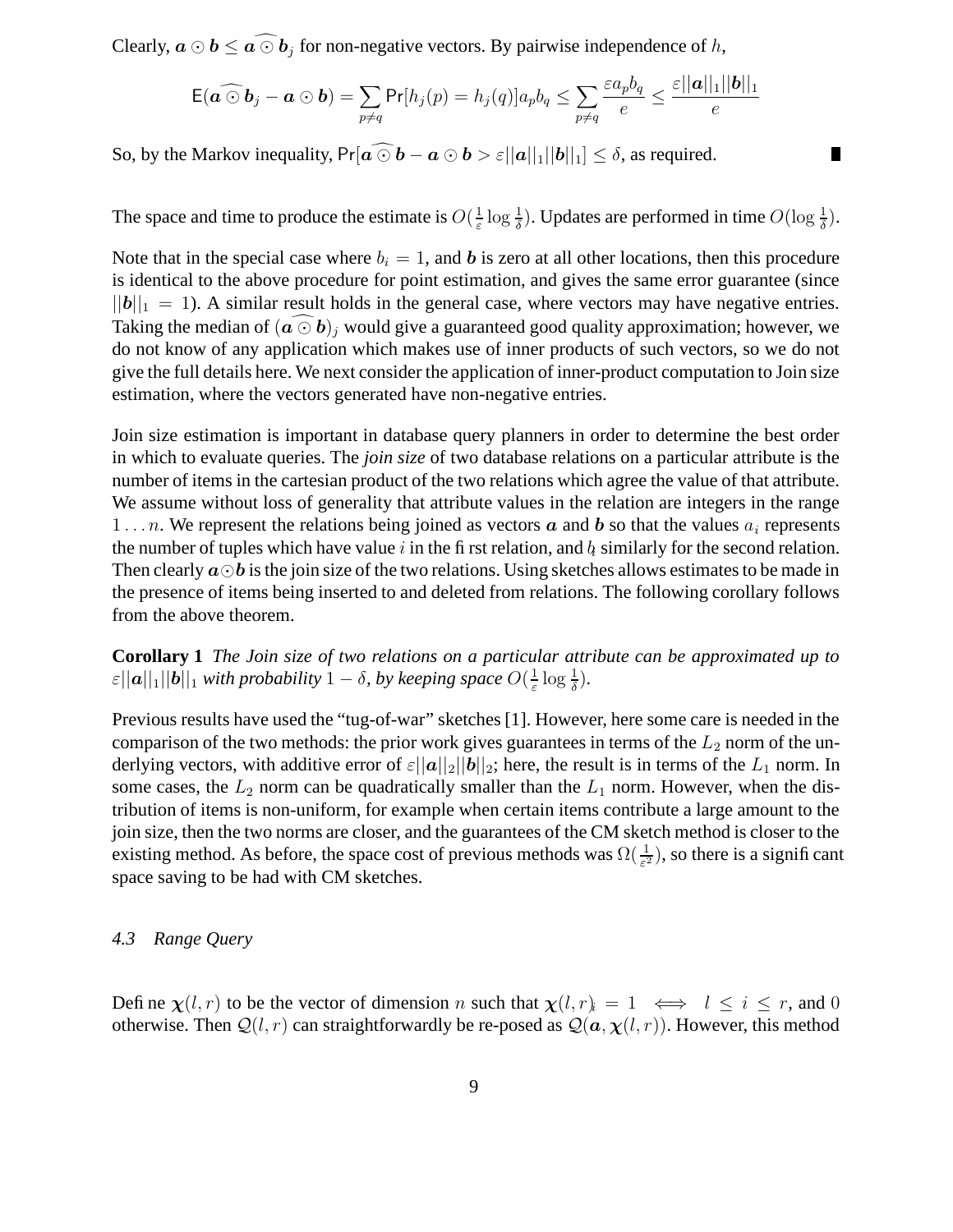has two drawbacks: first, the error guarantee is in terms of  $||a||_1||\chi(l, r)||_1$  and therefore large range sums have an error guarantee which increases linearly with the length of the range; and second, the time cost to directly compute the sketch for  $\chi(l, r)$  depends linearly in the length of the range,  $r-l$ . In fact, it is clear that computing range sums in this way using our sketches is not much different to simply computing point queries for each item in the range, and summing the estimates. One way to avoid the time complexity is to use range-sum random variables from [20] to quickly determine a sketch of  $\chi(l, r)$ , but that is expensive and still does not overcome the first drawback. Instead, we adopt the use of *dyadic ranges* from [21]: a dyadic range is a range of the form  $[x2^y+1 \dots (x+1)2^y]$ for parameters  $x$  and  $y$ .

**Estimation Procedure.** Keep  $\log_2 n$  CM sketches, in order to answer range queries  $Q(l, r)$  approximately. Any range query can be reduced to at most  $2 \log_2 n$  *dyadic range* queries, which in turn can each be reduced to a single point query. Each point in the range  $[1 \dots n]$  is a member of  $\log_2 n$  dyadic ranges, one for each y in the range  $0 \dots \log_2(n) - 1$ . A sketch is kept for each set of dyadic ranges of length  $2<sup>y</sup>$ , and update each of these for every update that arrives. Then, given a range query  $Q(l, r)$ , compute the at most  $2 \log_2 n$  dyadic ranges which canonically cover the range, and pose that many point queries to the sketches, returning the sum of the queries as the estimate.

**Example** 1 *For*  $n = 256$ *, the range* [48, 107] *is canonically covered by the non-overlapping dyadic ranges* [48 . . . 48], [49 . . . 64], [65 . . . 96], [97 . . . 104], [105 . . . 106], [107 . . . 107]*.*

Let  $a[l, r] = \sum_{i=1}^r a_i$  be the answer to the query  $\mathcal{Q}(l, r)$  and let  $\hat{a}[l, r]$  be the estimate using the procedure above.

**Theorem 4**  $a[l, r] \leq \hat{a}[l, r]$  *and with probability at least*  $1 - \delta$ *,* 

$$
\hat{a}[l,r] \le a[l,r] + 2\varepsilon \log n ||\boldsymbol{a}||_1.
$$

**PROOF.** Applying the inequality of Theorem 1, then  $a[l, r] \leq \hat{a}[l, r]$ . Consider each estimator used to form  $\hat{a}[l, r]$ ; the expectation of the additive error for any of these is  $2 \log n \frac{\varepsilon}{e}$  $\frac{\varepsilon}{e} ||\boldsymbol{a}||_1$ , by linearity of expectation of the errors of each point estimate. Applying the same Markov inequality argument as before, the probability that this additive error is more than  $2\varepsilon \log n ||a||_1$  for any estimator is less than  $\frac{1}{e}$ ; hence, for all of them the probability is at most  $\delta$ .  $\blacksquare$ 

The time to compute the estimate or to make an update is  $O(\log(n)\log\frac{1}{\delta})$ . The space used is  $O(\frac{\log(n)}{\varepsilon})$  $\frac{\xi(n)}{\varepsilon} \log \frac{1}{\delta}$ ).

The above theorem states the bound for the standard CM sketch size. The guarantee will be more useful when stated without terms of  $\log n$  in the approximation bound. This can be changed by increasing the size of the sketch, which is equivalent to rescaling  $\varepsilon$ . In particular, if we want to estimate a range sum correct up to  $\varepsilon' ||\boldsymbol{a}||_1$  with probability  $1 - \delta$  then set  $\varepsilon = \frac{\varepsilon'}{2 \log \varepsilon}$  $\frac{\varepsilon'}{2 \log n}$ . The space used is  $O(\frac{\log^2(n)}{\varepsilon'})$  $\frac{e^{2}(n)}{e'} \log \frac{1}{\delta}$ ). An obvious improvement of this technique in practice is to keep exact counts for the first few levels of the hierarchy, where there are only a small number of dyadic ranges. This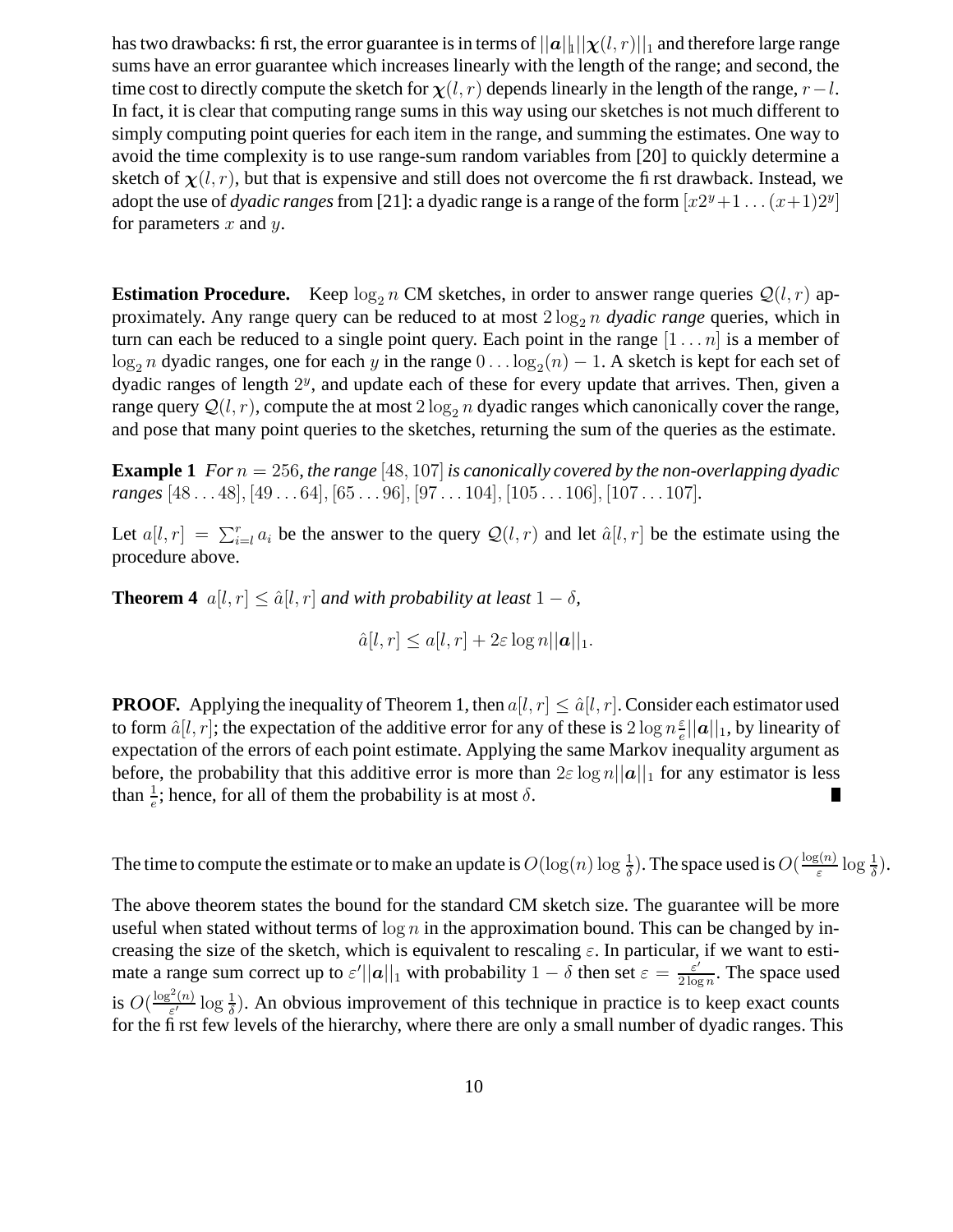improvesthe space, time and accuracy of the algorithm in practice, although the asymptotic bounds are unaffected.

For smaller ranges, ranges that are powers of 2, or more generally, any range whose size can be expressed in binary using a small number of 1s, then improved bounds are possible; we have given the worst case bounds above.

One way to compute approximate range sums is via approximate quantiles: use an algorithm such as [25,22] to find the  $\epsilon$  quantiles of the stream, and then count how many quantiles fall within the range of interest to give an  $O(\varepsilon)$  approximation of the range query. Such an approach has several disadvantages: (1) Existing approximate quantile methods work in the cash register model, rather than the more general turnstile model that our solutions work in. (2) The time cost to update the data structure can be high, sometimes linear in the size size of the structure. (3) Existing algorithms assume single items arriving one by one, so they do not handle fractional values or large values being added, which can be easily handled by sketch-based approaches. (4) The worst case space bound depends on  $O(\frac{1}{\epsilon})$  $\frac{1}{\varepsilon}$  log  $\frac{||a||_1}{\varepsilon}$ ), which can grow indefinitely. The sketch based solution works in fixed space that is independent of  $||a||_1$ .

The best previous bounds for this problem in the turnstile model are given in [21], where range queries are answered by keeping  $O(\log n)$  sketches, each of size  $O(\frac{1}{\epsilon^n})$  $\frac{1}{\varepsilon^2} \log(n) \log \frac{\log n}{\delta}$  to give approximations with additive error  $\varepsilon||a||_1$  with probability  $1-\delta'$ . Thus the space used there is  $O(\frac{\log^2 n}{\varepsilon'^2})$  $\frac{\log^2 n}{\varepsilon'^2} \log \frac{\log n}{\delta}$ and the time for updates is linear in the space used. The CM sketch improves the space and time bounds; it improves the constant factors as well as the asymptotic behavior. The time to process an update is significantly improved, since only a few entries in the sketch are modified, rather than a linear number.

# **5 Applications of Count-Min Sketches**

By using CM sketches, we show how to improve best known time and space bounds for the two problems from Section 2.

#### *5.1 Quantiles in the Turnstile Model*

In [21] the authors showed that finding the approximate  $\phi$ -quantiles of the data subject to insertions and deletions can be reduced to the problem of computing range sums. Put simply, the algorithm is to do binary searches for ranges  $1 \dots r$  whose range sum  $a[1,r]$  is  $k\phi ||\bm{a}||_1$  for  $1 \leq k \leq \frac{1}{\phi} - 1$ . The method of [21] uses *Random Subset Sums* to compute range sums. By replacing this structure with Count-Min sketches, the improved results follow immediately. By keeping  $\log n$  sketches, one for each dyadic range and setting the accuracy parameter for each to be  $\varepsilon/\log n$  and the probability guarantee to  $\delta\phi / \log(n)$ , the overall probability guarantee for all  $1/\phi$  quantiles is achieved.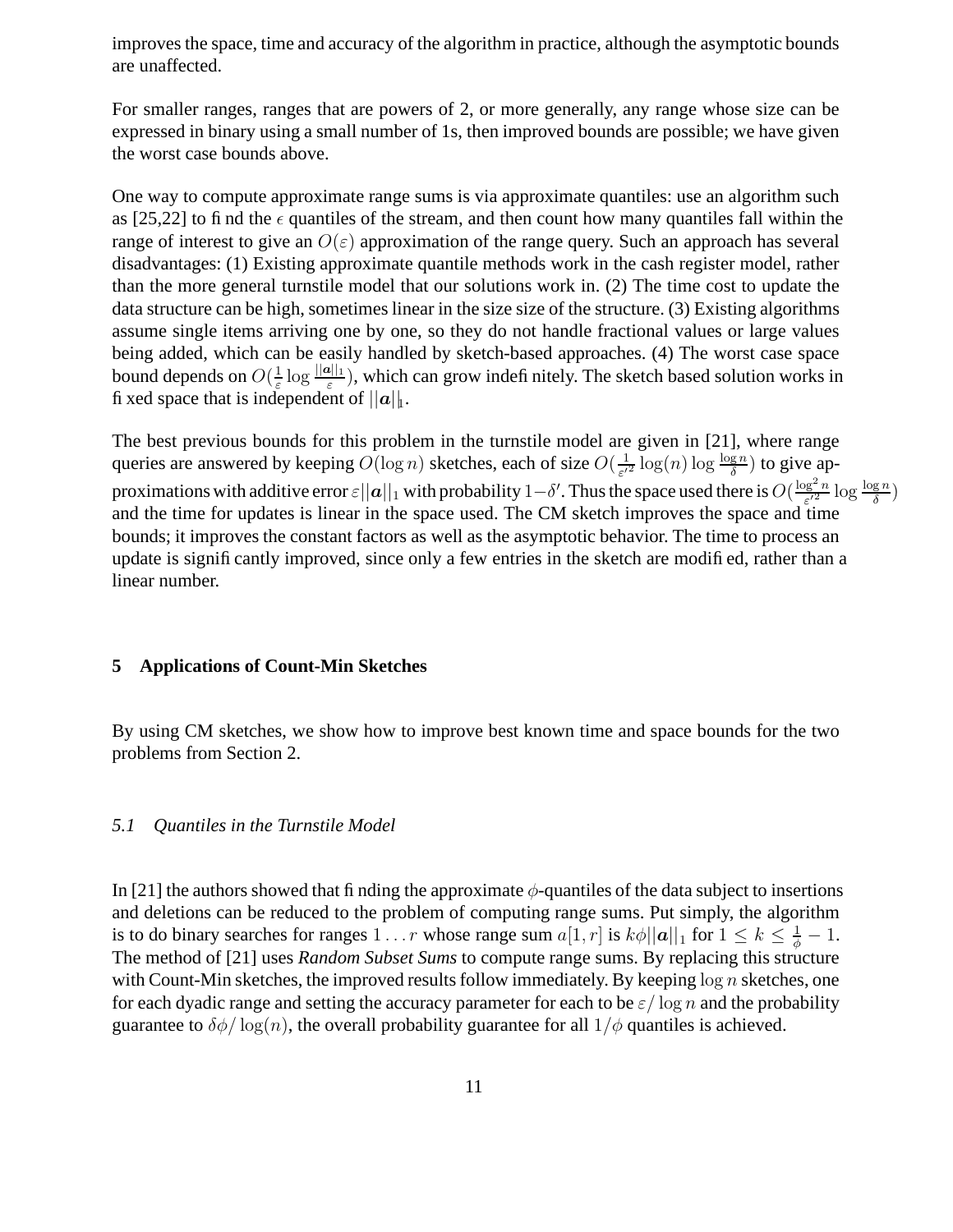**Theorem 5**  $\varepsilon$ -approximate  $\phi$ -quantiles can be found with probability at least  $1 - \delta$  by keeping a *data structure with space*  $O(\frac{1}{\epsilon})$  $\frac{1}{\varepsilon}$  log<sup>2</sup>(n) log( $\frac{\log n}{\phi\delta}$ )). The time for each insert or delete operation is  $O(\log(n) \log(\frac{\log n}{\phi \delta}))$ , and the time to find each quantile on demand is  $O(\log(n) \log(\frac{\log n}{\phi \delta}))$ .

Choosing CM sketches over Random Subset Sums improves both the query time and the update time from  $O(\frac{1}{\epsilon^2})$  $\frac{1}{\varepsilon^2}\log^2(n)\log\frac{\log n}{\varepsilon\delta}$ , by a factor of more than  $\frac{34}{\varepsilon^2}\log n$ . The space requirements are also improved by a factor of at least  $\frac{34}{\varepsilon}$ .

It is illustrative to contrast our bounds with those for the problem in the weaker Cash Register Model where items are only inserted (recall that in ourstronger Turnstile model, items are deleted as well). The previously best known space bounds for finding approximate quantiles is  $O(\frac{1}{\epsilon})$  $\frac{1}{\varepsilon}(\log^2 \frac{1}{\varepsilon} +$  $\log^2 \log \frac{1}{\delta}$ ) space for a randomized sampling solution [25] and  $O(\frac{1}{\varepsilon})$  $\frac{1}{\varepsilon} \log(\varepsilon ||\boldsymbol{a}||_1))$  space for a deterministic solution [22]. These bounds are not completely comparable, but our result is the first on the more powerful Turnstile model to be comparable to the Cash Register model bounds in the leading  $1/\varepsilon$  term.

#### *5.2 Heavy Hitters*

We consider this problem in both the cash register model (meaning that all updates are positive) and the more challenging turnstile model (where updates are both positive and negative, with the restriction that count of any item is never less than zero, i.e.,  $a_i(t) \geq 0$ .).

**Cash Register Case.** It is possible to maintain the current value of  $||a||_1$  throughout, since  $||a(t)||_1 =$  $\sum_{i=1}^t c_i$ . On receiving item  $(i_t, c_t)$ , update the sketch as before and pose point query  $\mathcal{Q}(i_t)$ : if estimate  $\hat{a}_{i_t}$  is above the threshold of  $\phi||\bm{a}(t)||_1$ ,  $i_t$  is added to a heap. The heap is kept small by checking that the current estimated count for the item with lowest count is above threshold; if not, it is deleted from the heap as in [5]. At the end of the input, the heap is scanned, and all items in the heap whose estimated count is still above  $\phi||\mathbf{a}||_1$  are output.

**Theorem 6** The heavy hitters can be found from an inserts only sequence of length  $||a||_1$ , by using *CM sketches with space*  $O(\frac{1}{\epsilon})$  $\frac{1}{\varepsilon} \log \frac{\|\mathbf{a}\|_1}{\delta}$ , and time  $O(\log \frac{\|\mathbf{a}\|_1}{\delta})$  per item. Every item which occurs *with count more than*  $\phi$ || $\mathbf{a}$ ||<sub>1</sub> *time is output, and with probability* 1 −  $\delta$ *, no item whose count is less than*  $(\phi - \varepsilon) ||\mathbf{a}||_1$  *is output.* 

**PROOF.** This procedure relies on the fact that the threshold value increases monotonically: therefore, if an item did not pass the threshold in the past, it cannot do so in the future without its count increasing. By checking the estimated value every time an items value increases, no heavy hitters will be omitted. By the one-sided error guarantee of sketches, every heavy hitter is included in the output, but there is some possibility of including non-heavy hitters in the output. To do this, the parameter  $\delta$  is scaled to ensure that over all  $||a||_1$  queries posed to the sketch, the probability of mistakenly outputting an infrequent item is bounded by  $1 - \delta$ , using the union bound.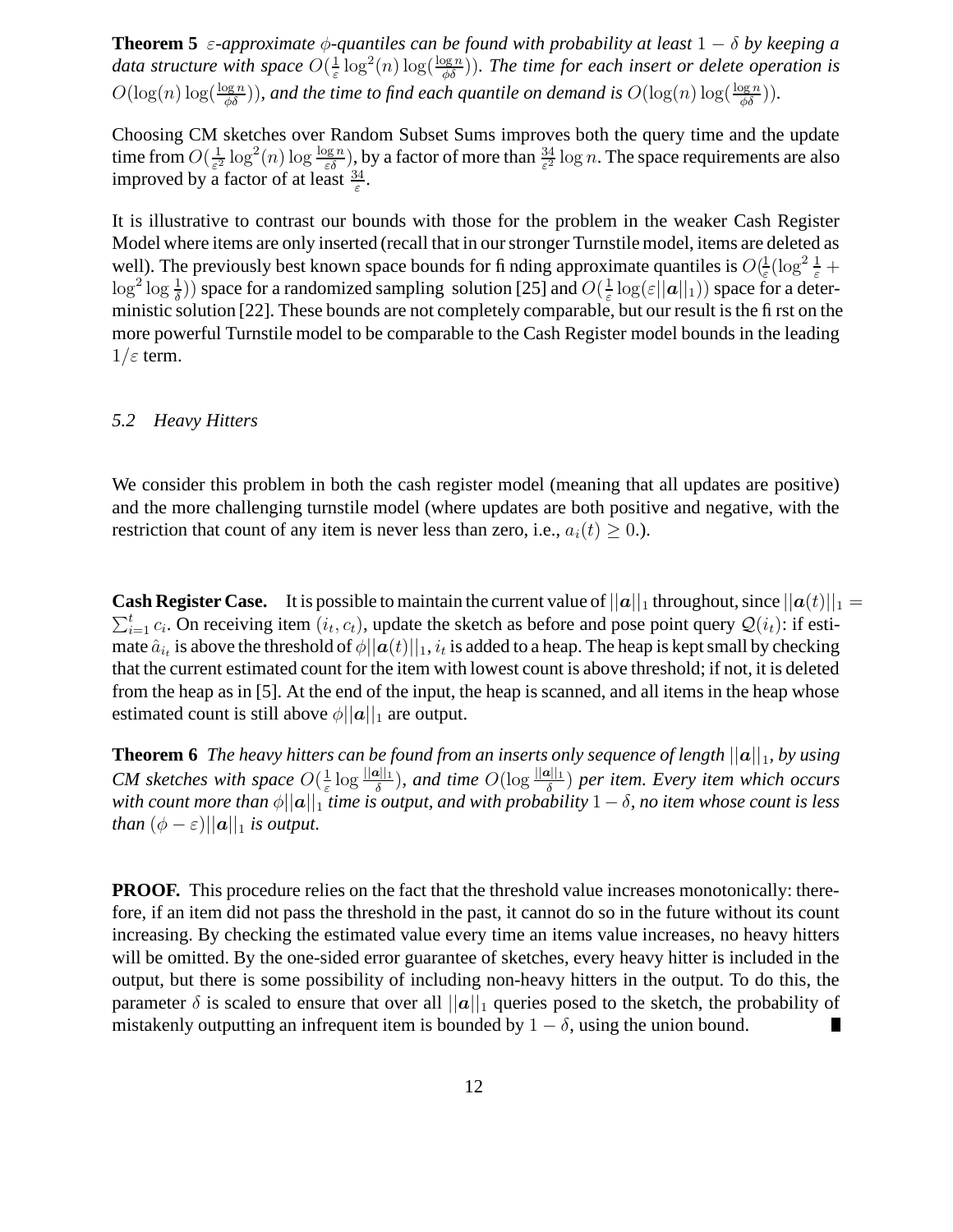We can compare our results to the best known previous work. The algorithm in [5] solves this problem using Count sketches in worst case space  $O(\frac{1}{\epsilon^2})$  $\frac{1}{\varepsilon^2}$  log  $\frac{||\boldsymbol{\alpha}||_1}{\delta}$ , which we strictly improve here. A randomized algorithm given in [26] has *expected* space cost  $O(\frac{1}{\epsilon})$  $\frac{1}{\varepsilon} \log \frac{1}{\phi \delta}$ ), slightly better than our worst case space usage. Meanwhile, a deterministic algorithm in the same paper solves the problem in worst case space  $O(\frac{1}{\epsilon})$  $\frac{1}{\varepsilon}$  log  $\frac{\|a\|_1}{\varepsilon}$ ). However, for both algorithms in [26] the time cost of processing each insertion can be high  $(\Omega(\frac{1}{\varepsilon}))$ : periodically, there are operations with cost linear in the space used. For high speed applications, our worst case time bound may be preferable.

**Turnstile Case.** We adopt the solution given in [8], which describes a divide and conquer procedure to find the heavy hitters. This keeps sketches for computing range sums:  $\log n$  different sketches, one for each different dyadic range. When an update  $(i_t, c_t)$  arrives, then each of these is updated as before. In order to find all the heavy hitters, a parallel binary search is performed, descending one level of the hierarchy at each step. Nodes in the hierarchy (corresponding to dyadic ranges) whose estimated weight exceeds the threshold of  $(\phi + \varepsilon)||\mathbf{a}||_1$  are split into two ranges, and investigated recursively. All single items found in this way whose approximated count exceeds the threshold are output.

We instead must limit the number of items output whose true frequency is less than the fraction  $\phi$ . This is achieved by setting the probability of failure for each sketch to be  $\frac{\delta \phi}{2 \log n}$ . This is because, at each level there are at most  $1/\phi$  items with frequency more than  $\phi$ . At most twice this number of queries are made at each level, for all of the  $\log n$  levels. By scaling  $\delta$  like this and applying the union bound ensures that, over all the queries, the total probability that any one (or more) of them overestimated by more than a fraction  $\varepsilon$  is bounded by  $\delta$ , and so the probability that every query succeeds is  $1 - \delta$ . It follows that

**Theorem 7** *The algorithm uses space*  $O(\frac{1}{\epsilon})$  $\frac{1}{\varepsilon} \log(n) \log \left( \frac{2 \log(n)}{\delta \phi} \right)$ δφ )*)*, and time  $O(\log(n) \log \left( \frac{2 \log n}{\delta \phi} \right))$ δφ  $)$ *per update. Every item with frequency at least* (φ+ε)||a||<sup>1</sup> *is output, and with probability* 1−δ *no item* whose frequency *is less than*  $\phi ||a||_1$  *is output.* 

The previous best known bound appears in [8], where a non-adaptive group testing approach was described. Here, the space bounds agree asymptotically but have been improved in constant factors; a further improvement is in the nature of the guarantee: previous methods gave probabilistic guarantees about outputting the heavy hitters. Here, there is absolute certainty that this procedure will find and output every heavy hitter, because the CM sketches never underestimate counts, and strong guarantees are given that no non-heavy hitters will be output. This is often desirable.

In some situationsin practice, it is vital that updates are as fast as possible, and here update time can be played off against search time: ranges based on powers of two can be replaced with an arbitrary branching factor k, which reduces the number of levels to  $\log_k n$ , at the expense of costlier queries and weaker guarantees on outputting non-heavy hitters.

**5.2.0.1 Hierarchical Heavy Hitters** A generalization of this problem is finding Hierarchical Heavy Hitters [7], which assumes that the items are leaves in a hierarchy of depth  $h$ . Here the goal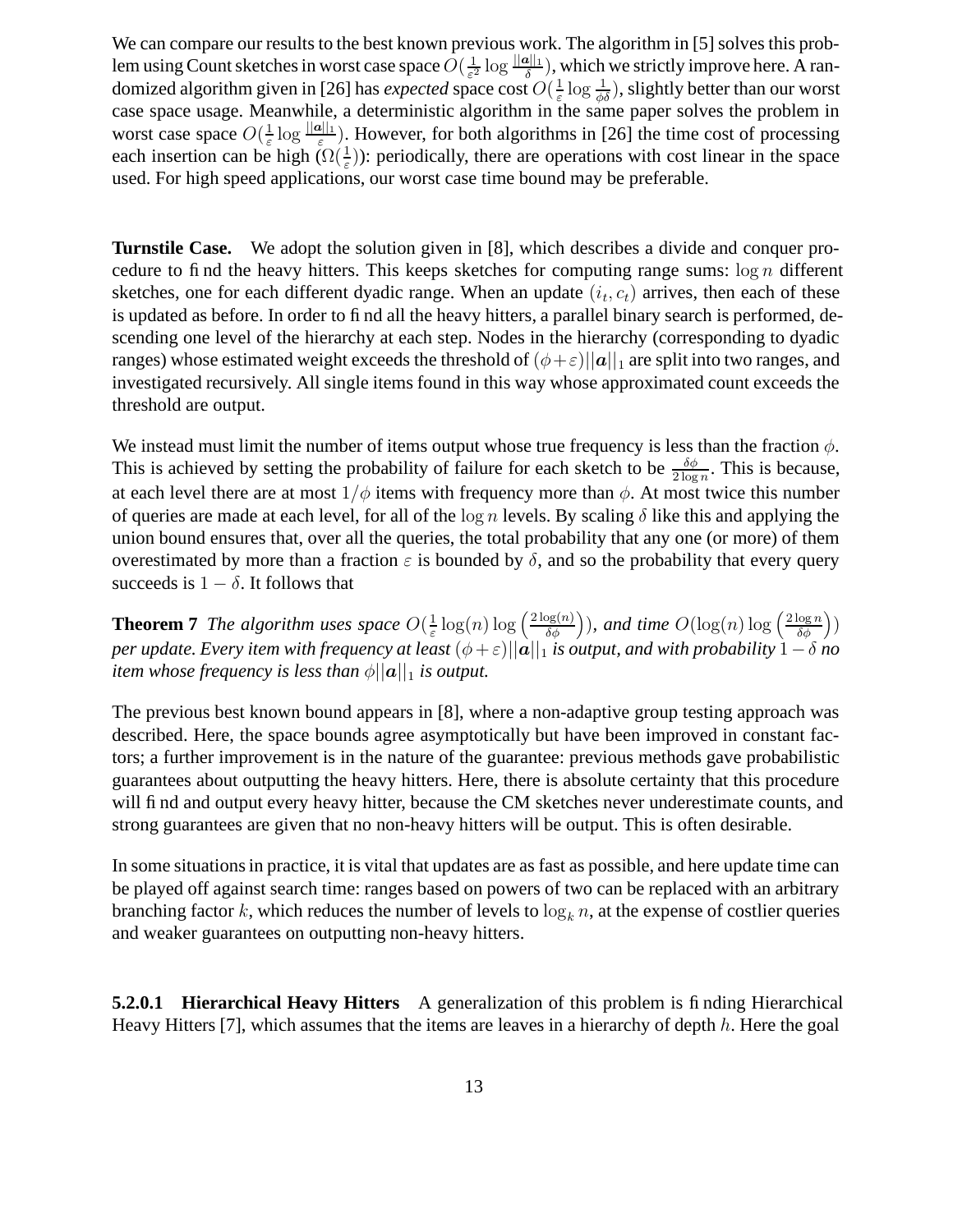isto find all nodesin the hierarchy which are heavy hitters, *after discounting the contribution of any descendent heavy hitter nodes*. Using our CM sketch, the cost of the solution given in [7] for the turnstile model can be improved from  $O(\frac{h}{\epsilon^2})$  $\frac{h}{\varepsilon^2} \log \frac{1}{\delta}$ ) space and time per update to  $O(\frac{h}{\varepsilon})$  $\frac{h}{\varepsilon} \log \frac{1}{\delta}$ ) space and  $O(h \log \frac{1}{\delta})$  time per update.

# **6 Comparison of Sketch Techniques**

We give a common framework to summarize known sketch constructions, and compare the time and space requirements for each of the fundamental queries—point, range and inner products—using them.

Here is a brief summary of known sketch constructions. The first sketch construction was that of Alon, Matias and Szegedy [2], whose *tug-of-war* sketches are computed using 4-wise random hash functions  $g_j$  mapping items to  $\{+1, -1\}$ . The *j*th entry of the sketch, which is a vector of length  $O(\frac{1}{\varepsilon^2})$  $\frac{1}{\varepsilon^2}\log\frac{1}{\delta}$ ), is defined to be $\sum a_i*g_j(i)$ , which is easy to maintain under updates. This structure was applied to finding inner products in [1,20] where, in our notation, it was shown that it is possible to compute inner products with additive error  $\pm \varepsilon ||a||_2 ||b||_2$ . In [20], the authors use these sketches to compute large wavelet coefficients. In particular, they show how the structure allows point queries to be computed up to additive error of  $\pm \varepsilon ||a||_2$ . They also compute range sums  $Q(l, r)$ : here rangesummable random variables are used to compute the sums efficiently, but this incurs a factor of  $O(\log n)$  additional time and space to compute these. Also note that here the error guarantees are much worse for large ranges:  $\varepsilon(r - l + 1)||\boldsymbol{a}||_1$ .

For point queries only, then pairwise independence suffices for tug-of-war sketches, as observed by [5]. These authors additionally used a second hash set of hash functions,  $h_j$ , to spread out the effect of high frequency items in their *Count Sketch*. For point queries, this gives the same space bounds, but an improved time bound to  $O(\log \frac{1}{\delta})$  for updating the sketch<sup>3</sup>. *Random subset sums* were introduced in [21] in order to compute point queries and range sums. Here, 2-universal hash functions <sup>4</sup>  $h_j$  map items to  $\{0, 1\}$ , and the *j*th entry of the sketch is maintained as  $\sum_{i=1}^n a_i * h_j(i)$ . The asymptotic space and time bounds for different techniques in terms of their dependence on epsilon are summarized in Figure 2.

All of the above sketching techniques, and the one which we propose in this paper, can all be described in a common way. Firstly, they can all be viewed as linear projections of the vector  $\boldsymbol{a}$  with appropriately chosen random vectors, but more than this, the computation of these linear projections is very similar between all methods. Define a sketch to be a two dimensional array of dimension  $w$ by d. Let  $h_1 \nldots h_d$  be pairwise independent hash functions mapping from  $\{1 \ldots n\}$  to  $\{1 \ldots w\}$ ,

<sup>&</sup>lt;sup>3</sup> We observe that the same idea, of replacing the averaging of  $O(\frac{1}{\epsilon^2})$  $\frac{1}{\epsilon^2}$ ) copies of an estimator with a 2universal hash function distributing to  $O(\frac{1}{\epsilon^2})$  $\frac{1}{\epsilon_1^2}$ ) buckets can also reduce the update time for 'tug-of-war' sketches and similar constructions to  $O(\log \frac{1}{\delta})$ .

<sup>&</sup>lt;sup>4</sup> In [21] the authors use a 3-wise independent hash function onto  $\{0, 1\}$ , chosen because it is easy to compute, but pairwise suffices.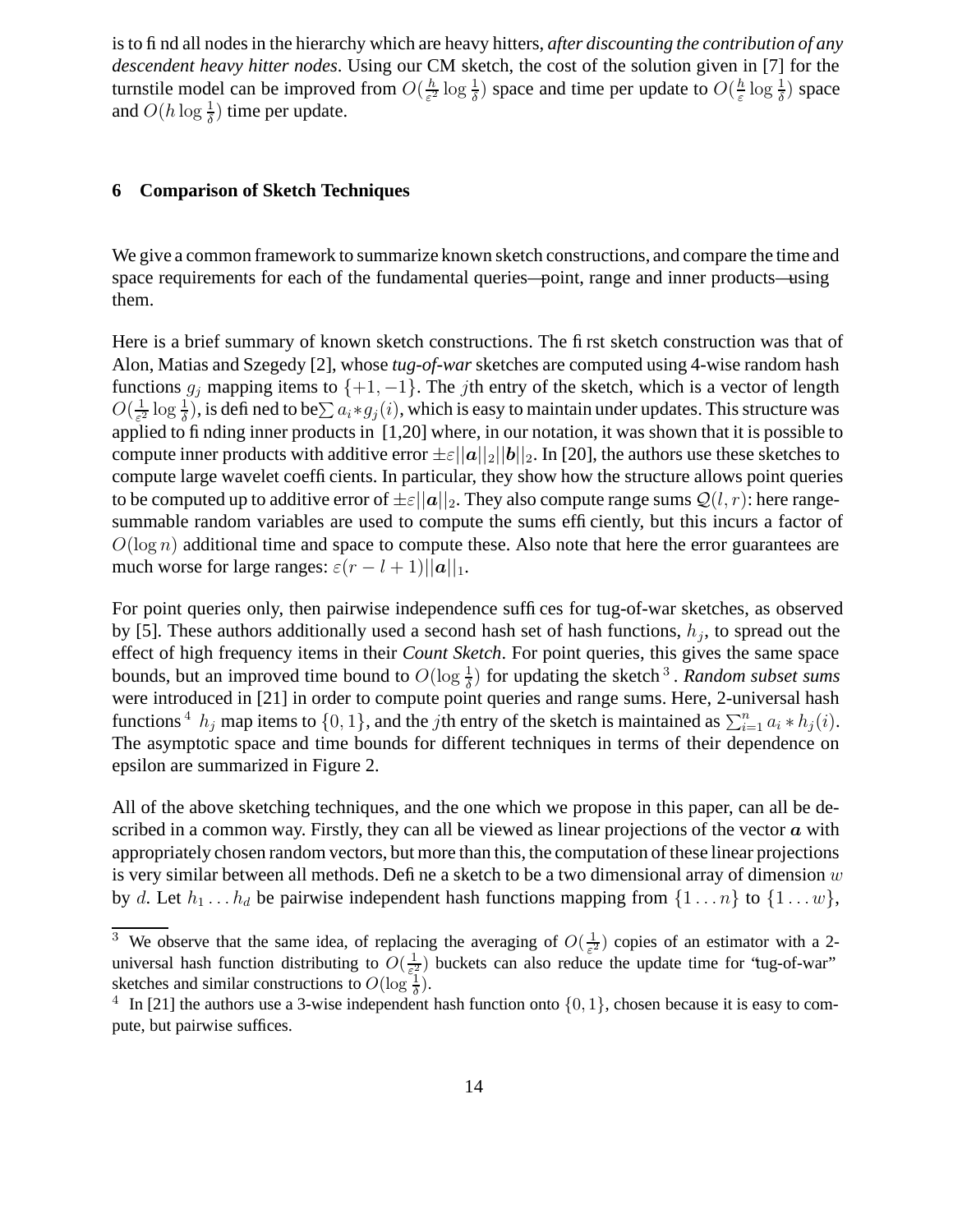| Method                  | Query         | Space                     | Update                    | Query                     | Randomness |
|-------------------------|---------------|---------------------------|---------------------------|---------------------------|------------|
|                         |               |                           | Time                      | Time                      | Needed     |
| Tug-of-war $[1]$        | Inner-product | $1/\varepsilon^2$         | $1/\varepsilon^2$         | $1/\varepsilon^2$         | 4-wise     |
| Tug-of-war $[20]$       | Point         | $\log(n)/\varepsilon^2$   | $\log(n)/\varepsilon^2$   | $\log(n)/\varepsilon^2$   | 4-wise     |
|                         | Range         | $\log(n)/\varepsilon^2$   | $\log(n)/\varepsilon^2$   | $\log(n)/\varepsilon^2$   | 4-wise     |
| Random subset-sums [21] | Range         | $\log^2(n)/\varepsilon^2$ | $\log^2(n)/\varepsilon^2$ | $\log^2(n)/\varepsilon^2$ | Pairwise   |
| Count sketches [5]      | Point         | $1/\varepsilon^2$         | $\mathbf{1}$              | 1                         | Pairwise   |
| Count-Min sketches      | Point         | $1/\varepsilon$           | 1                         | 1                         | Pairwise   |
| (this paper)            | Inner-product | $1/\varepsilon$           | 1                         | $1/\varepsilon$           | Pairwise   |
|                         | Range         | $\log(n)/\varepsilon$     | log(n)                    | $\log(n)/\varepsilon$     | Pairwise   |

Fig. 2. Comparison of different space and time requirements of sketching methods: the dependency on  $\varepsilon$  and *n* is shown, a factor of  $O(\log \frac{1}{\delta})$  applies to each entry and is omitted.

and let  $g_1 \ldots g_d$  be another hash function whose range and randomness varies from construction to construction. The  $(j, k)$ th entry of the sketch is defined to be

$$
\sum_{i:h_k(i)=j} a_i * g_k(i)
$$

The contents of the sketch for each of the above techniques is specified by the parameters  $w, d$ , and g; methods of answering queries using the sketch vary from technique to technique. The update time for each sketch is  $O(d)$  computations of g and h, and the space requirement is dominated by the  $O(wd)$  counters, provided that the hash functions can be stored efficiently.

- Tug of war sketches have  $w = 1, d = O(\frac{1}{\epsilon^2})$  $\frac{1}{\varepsilon^2} \log(\frac{1}{\delta})$  $(\frac{1}{\delta})$ ,  $g(i)$  is  $\{+1, -1\}$  with 4-wise independence.
- Count sketches have  $w = O(\frac{1}{\epsilon^2})$  $(\frac{1}{\varepsilon^2})$ ,  $d = O(\log(\frac{1}{\delta}))$ ,  $g(i)$  is  $\{+1, -1\}$  with 2-wise independence.
- Random Subset sums have  $w = 2, d = \frac{24}{52}$  $\frac{24}{\varepsilon^2} \log(\frac{1}{\delta})$  $\frac{1}{\delta}$ ),  $g(i)$  is 1.
- Count-Min sketches have  $w = \frac{e}{\epsilon}$  $\frac{e}{\varepsilon}$ ,  $d = \ln(\frac{1}{\delta}), g(i) = 1.$

We briefly mention some other well-known sketch constructions, and explain why they are not appropriate for the queries we study here. [14] gave a sketch construction for computing the  $L_1$  difference between vectors. It extends the tug-of-war construction, the technical contribution being a demonstration of how to compute range sums of 4-wise random variables efficiently. Indyk [23] pioneered the use of stable distributions in sketch computations, again in order to compute  $L_p$  norms of vectors presented as a sequence of updates. However, all these norm computations do not directly answer the three query types we consider here. Lastly, we note that our Count-Min sketches appear similar in outline to both the uniscan algorithm due to Fang *et al* [13] and the parallel multistage filters of Estan and Varghese [11]. Our construction differsfor the following reasons: (1) these structures are not sketches: they do not approximate any value, but instead return only a binary answer about whether an item has exceeded a certain numeric threshold; (2) the algorithms used require up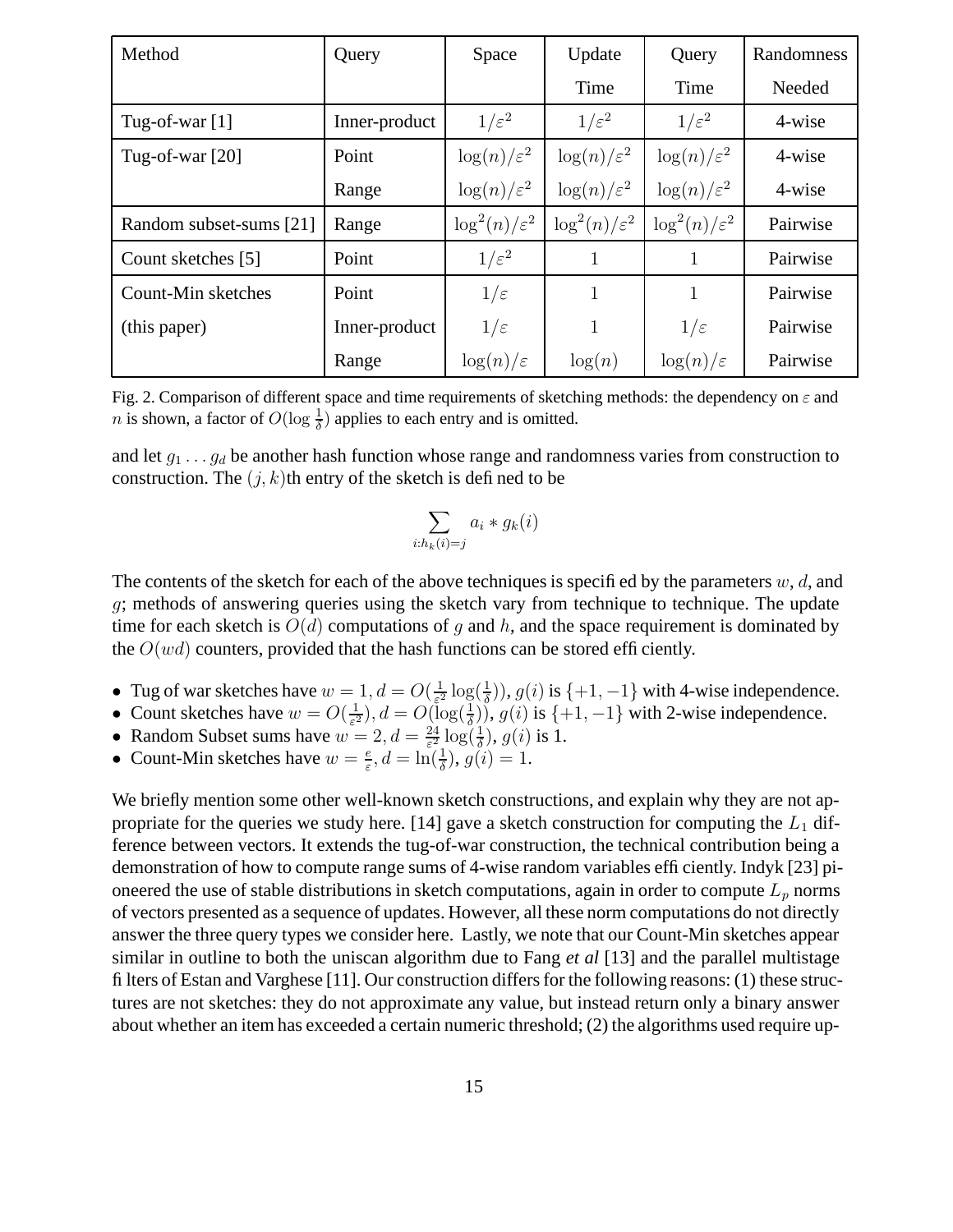dates to be only positive; and (3) the analysis does not consider any limited independence needed for the hash functions, in contrast to CM sketches, which require only pairwise independence. The methods in [13,11] as such seems to use fully independent hash functions which is prohibitive in principle.

# **7 Conclusions**

We have introduced the Count-Min sketch, and shown how to estimate fundamental queries such as point, range or inner product queries as well as solve more sophisticated problems such as quantiles and heavy hitters. The space and/or time bounds of our solutions improve previously best known bounds for these problems. Typically the improvement is from  $1/\varepsilon^2$  factor to  $1/\varepsilon$  which is significant in real applications. Our CM sketch is quite simple, and is likely to find many applications, including in hardware solutions for these problems.

We have recently applied these ideas to the problem of change detection on data streams [9], and we also believe that it can be applied to improve the time and space bounds for constructing approximate wavelet and histogram representations of data streams [19]. Also, the CM Sketch can also be naturally extended to solve problems on streams that describe multidimensional arrays rather than the unidimensional array problems we have discussed so far.

Our CM sketch is not effective when one wants to compute the norms of data stream inputs. These have applications to computing correlations between data streams and tracking the number of distinct elements in streams, both of which are of great interest. It is an open problem to design extremely simple, practical sketches such as our CM Sketch for estimating such correlations and more complex data stream applications.

# **References**

- [1] N. Alon, P. Gibbons, Y. Matias, and M. Szegedy. Tracking join and self-join sizes in limited storage. In *Proceedings of the Eighteenth ACM Symposium on Principles of Database Systems (PODS '99)*, pages 10–20, 1999.
- [2] N. Alon, Y. Matias, and M. Szegedy. The space complexity of approximating the frequency moments. In *Proceedings of the Twenty-Eighth Annual ACM Symposium on the Theory of Computing*, pages 20–29, 1996. Journal version in *Journal of Computer and System Sciences*, 58:137–147, 1999.
- [3] B. Babcock, S. Babu, M. Datar, R. Motwani, and J. Widom. Models and issues in data stream systems. In *Proceedings of Symposium on Principles of Database Systems (PODS)*, pages 1–16, 2002.
- [4] Z. Bar-Yossef, T.S. Jayram, R. Kumar, D. Sivakumar, and L. Trevisian. Counting distinct elements in a data stream. In *Proceedings of RANDOM 2002*, pages 1–10, 2002.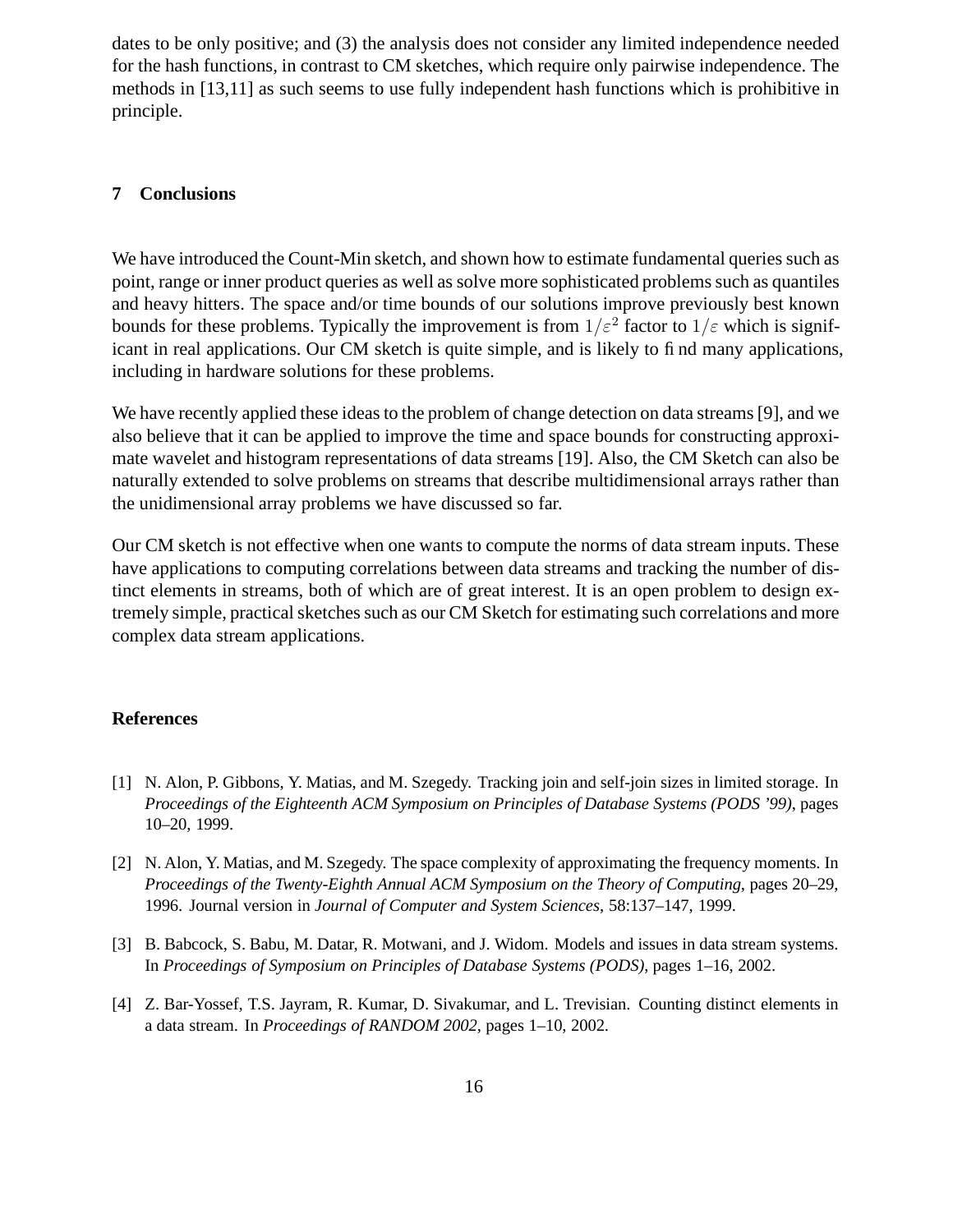- [5] M. Charikar, K. Chen, and M. Farach-Colton. Finding frequent items in data streams. In *Procedings of the International Colloquium on Automata, Languages and Programming (ICALP)*, pages 693–703, 2002.
- [6] G. Cormode, M. Datar, P. Indyk, and S. Muthukrishnan. Comparing data streams using Hamming norms. In *Proceedings of 28th International Conference on Very Large Data Bases*, pages 335–345, 2002. Journal version in *IEEE Transactions on Knowledge and Data Engineering* 15(3):529–541, 2003.
- [7] G. Cormode, F. Korn, S. Muthukrishnan, and D. Srivastava. Finding hierarchical heavy hitters in data streams. In *International Conference on Very Large Databases*, pages 464–475, 2003.
- [8] G. Cormode and S. Muthukrishnan. What's hot and what's not: Tracking most frequent items dynamically. In *Proceedings of ACM Principles of Database Systems*, pages 296–306, 2003.
- [9] G. Cormode and S. Muthukrishnan. What's new: Finding significant differences in network data streams. In *Proceedings of IEEE Infocom*, 2004.
- [10] A. Dobra, M. Garofalakis, J. E. Gehrke, and R. Rastogi. Processing complex aggregate queries over data streams. In *Proceedings of the 2002 ACM Sigmod International Conference on Management of Data*, pages 61–72, 2002.
- [11] C. Estan and G. Varghese. New directions in traffic measurement and accounting. In *Proceedings of ACM SIGCOMM*, volume 32, 4 of *Computer Communication Review*, pages 323–338, 2002.
- [12] C. Estan and G. Varghese. Data streaming in computer networks. In *Proceedings of Workshop on Management and Processing of Data Streams*, http://www.research.att.com/conf/mpds2003/schedule/estanV.ps, 2003.
- [13] M. Fang, N. Shivakumar, H. Garcia-Molina, R. Motwani, and J. D. Ullman. Computing iceberg queries efficiently. In *Proceedings of the Twenty-fourth International Conference on Very Large Databases*, pages 299–310, 1998.
- [14] J. Feigenbaum, S. Kannan, M. Strauss, and M. Viswanathan. An approximate  $L_1$ -difference algorithm for massive data streams. In *Proceedings of the 40th Annual Symposium on Foundations of Computer Science*, pages 501–511, 1999.
- [15] P. Flajolet and G. N. Martin. Probabilistic counting. In *24th Annual Symposium on Foundations of Computer Science*, pages 76–82, 1983. Journal version in *Journal of Computer and System Sciences*, 31:182–209, 1985.
- [16] M. Garofalakis, J. Gehrke, and R. Rastogi. Querying and mining data streams: You only get one look. In *Proceedings of the ACM SIGMOD International Conference on Management of Data*, 2002.
- [17] P. Gibbons and Y. Matias. Synopsis structures for massive data sets. *DIMACS Series in Discrete Mathematics and Theoretical Computer Science*, A, 1999.
- [18] P. Gibbons and S. Tirthapura. Estimating simple functions on the union of data streams. In *Proceedings of the 13th ACM Symposium on Parallel Algorithms and Architectures*, pages 281–290, 2001.
- [19] A. Gilbert, S. Guha, P.Indyk, Y. Kotidis, S. Muthukrishnan, and M. Strauss. Fast,small-space algorithms for approximate histogram maintenance. In *Proceedings of the 34th ACM Symposium on Theory of Computing*, pages 389–398, 2002.